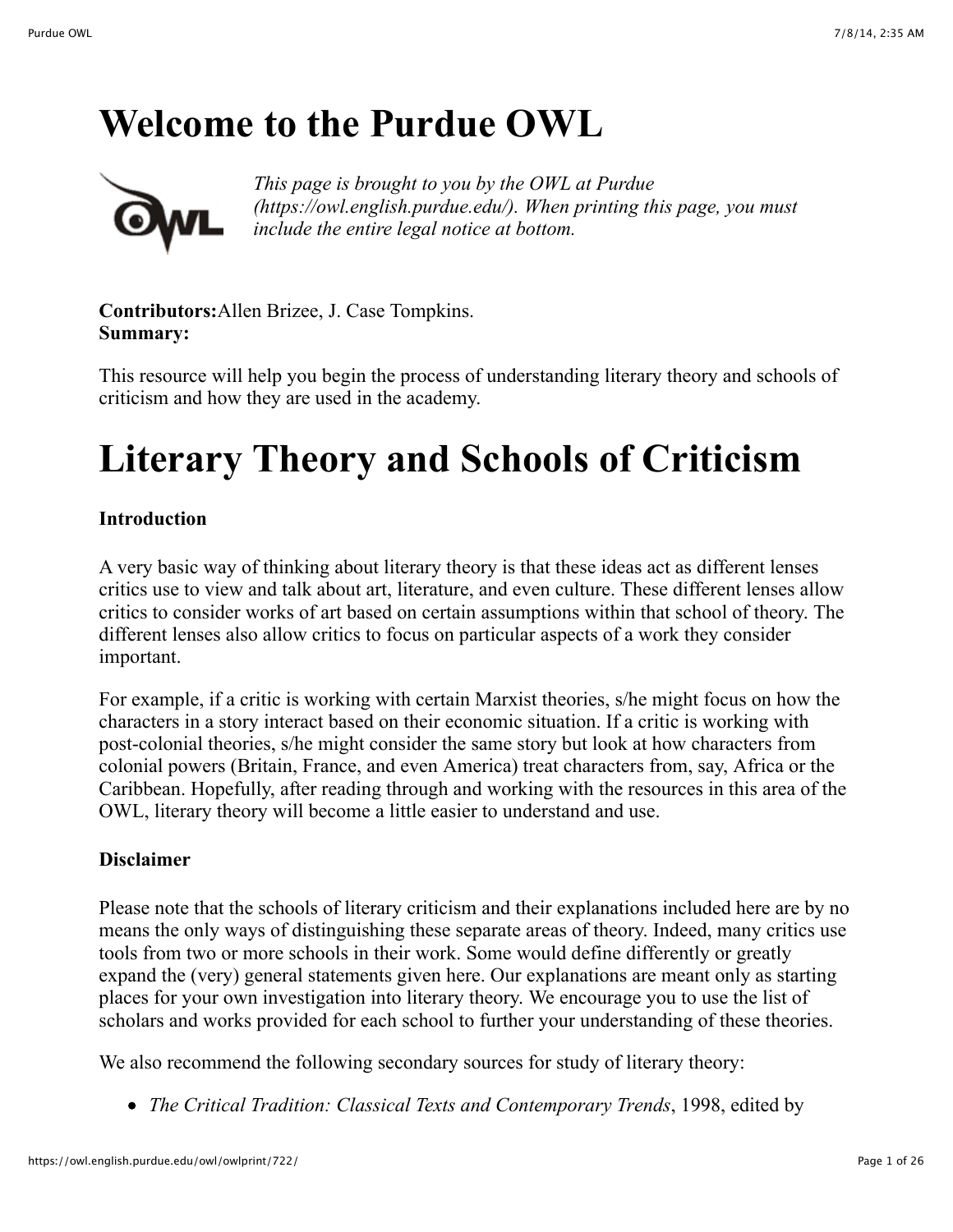David H. Richter

- *Critical Theory Today: A User-Friendly Guide*, 1999, by Lois Tyson
- *Beginning Theory*, 2002, by Peter Barry

Although philosophers, critics, educators and authors have been writing about writing since ancient times, contemporary schools of literary theory have cohered from these discussions and now influence how scholars look at and write about literature. The following sections overview these movements in critical theory. Though the timeline below roughly follows a chronological order, we have placed some schools closer together because they are so closely aligned.

### **Timeline (most of these overlap)**

- Moral Criticism, Dramatic Construction (~360 BC-present)
- Formalism, New Criticism, Neo-Aristotelian Criticism (1930s-present)
- Psychoanalytic Criticism, Jungian Criticism(1930s-present)
- Marxist Criticism (1930s-present)
- Reader-Response Criticism (1960s-present)
- Structuralism/Semiotics (1920s-present)
- Post-Structuralism/Deconstruction (1966-present)
- New Historicism/Cultural Studies (1980s-present)
- Post-Colonial Criticism (1990s-present)
- Feminist Criticism (1960s-present)
- Gender/Queer Studies (1970s-present)

#### **Contributors:**Allen Brizee, J. Case Tompkins. **Summary:**

This resource will help you begin the process of understanding literary theory and schools of criticism and how they are used in the academy.

# **Moral Criticism and Dramatic Construction (~360 BC-present)**

#### **Plato**

In Book X of his *Republic*, Plato may have given us the first volley of detailed and lengthy literary criticism. The dialog between Socrates and two of his associates shows the participants of this discussion concluding that art must play a limited and very strict role in the perfect Greek Republic. Richter provides a nice summary of this point: "...poets may stay as servants of the state if they teach piety and virtue, but the pleasures of art are condemned as inherently corrupting to citizens..." (19).

One reason Plato included these ideas in his Socratic dialog because he believed that art was a mediocre reproduction of nature: "...what artists do...is hold the mirror up to nature: They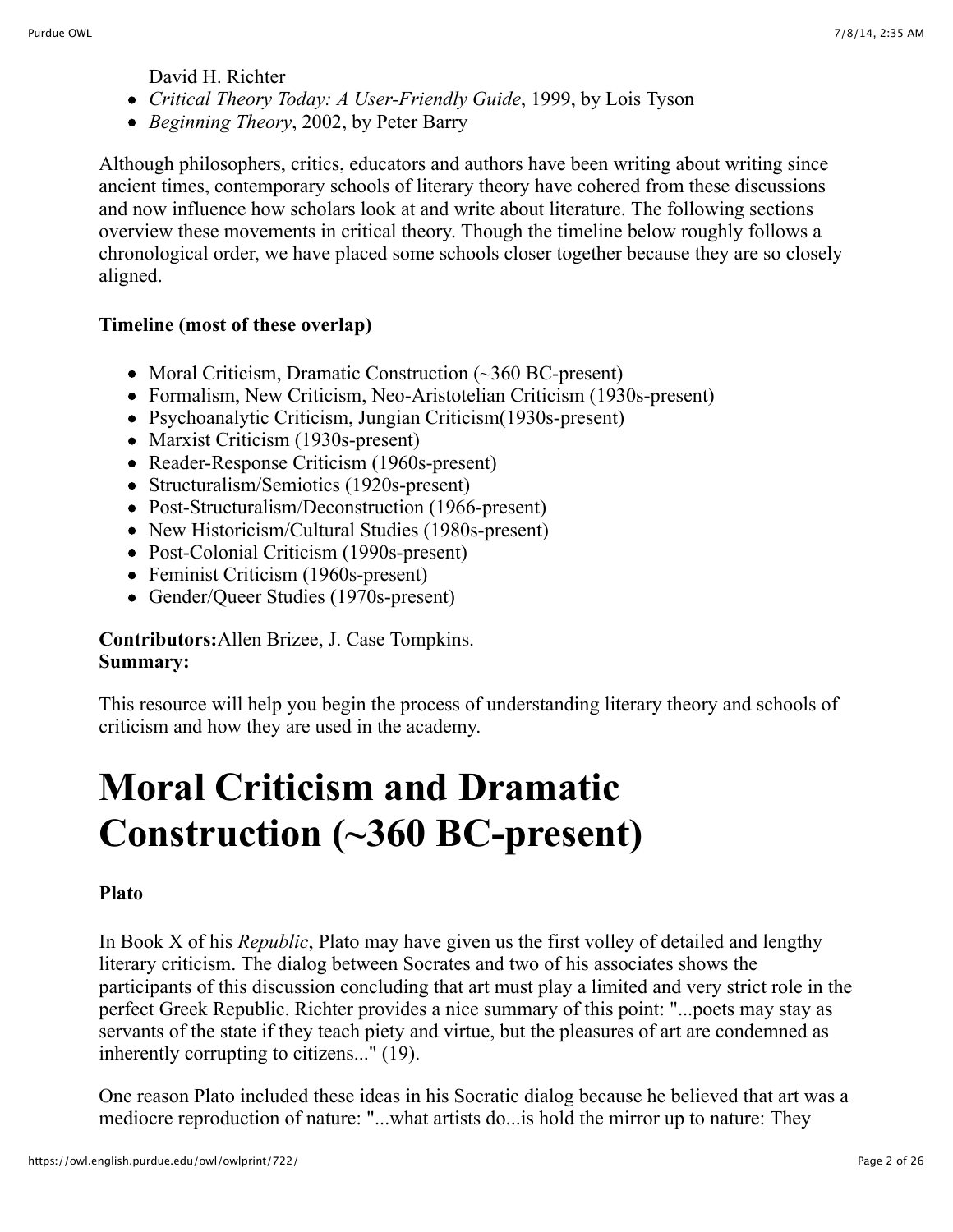copy the appearances of men, animals, and objects in the physical world...and the intelligence that went into its creation need involve nothing more than conjecture" (Richter 19). So in short, if art does not teach morality and ethics, then it is damaging to its audience, and for Plato this damaged his Republic.

Given this controversial approach to art, it's easy to see why Plato's position has an impact on literature and literary criticism even today (though scholars who critique work based on whether or not the story teaches a moral are few - virtue may have an impact on children's literature, however).

#### **Aristotle**

In *Poetics*, Aristotle breaks with his teacher (Plato) in the consideration of art. Aristotle considers poetry (and rhetoric), a productive science, whereas he thought logic and physics to be theoretical sciences, and ethics and politics practical sciences (Richter 38). Because Aristotle saw poetry and drama as means to an end (for example, an audience's enjoyment) he established some basic guidelines for authors to follow to achieve certain objectives.

To help authors achieve their objectives, Aristotle developed elements of organization and methods for writing effective poetry and drama known as the principles of dramatic construction (Richter 39). Aristotle believed that elements like "...language, rhythm, and harmony..." as well as "...plot, character, thought, diction, song, and spectacle..." influence the audience's katharsis (pity and fear) or satisfaction with the work (Richter 39). And so here we see one of the earliest attempts to explain what makes an effective or ineffective work of literature.

Like Plato, Aristotle's views on art heavily influence Western thought. The debate between Platonists and Aristotelians continued "...in the Neoplatonists of the second century AD, the Cambridge Platonists of the latter seventeenth century, and the idealists of the romantic movement" (Richter 17). Even today, the debate continues, and this debate is no more evident than in some of the discussions between adherents to the schools of criticism contained in this resource.

**Contributors:**Allen Brizee, J. Case Tompkins. **Summary:**

This resource will help you begin the process of understanding literary theory and schools of criticism and how they are used in the academy.

# **Formalism (1930s-present)**

#### **Form Follows Function: Russian Formalism, New Criticism, Neo-Aristotelianism**

Formalists disagreed about what specific elements make a literary work "good" or "bad"; but generally, Formalism maintains that a literary work contains certain intrinsic features, and the theory "...defined and addressed the specifically literary qualities in the text" (Richter 699).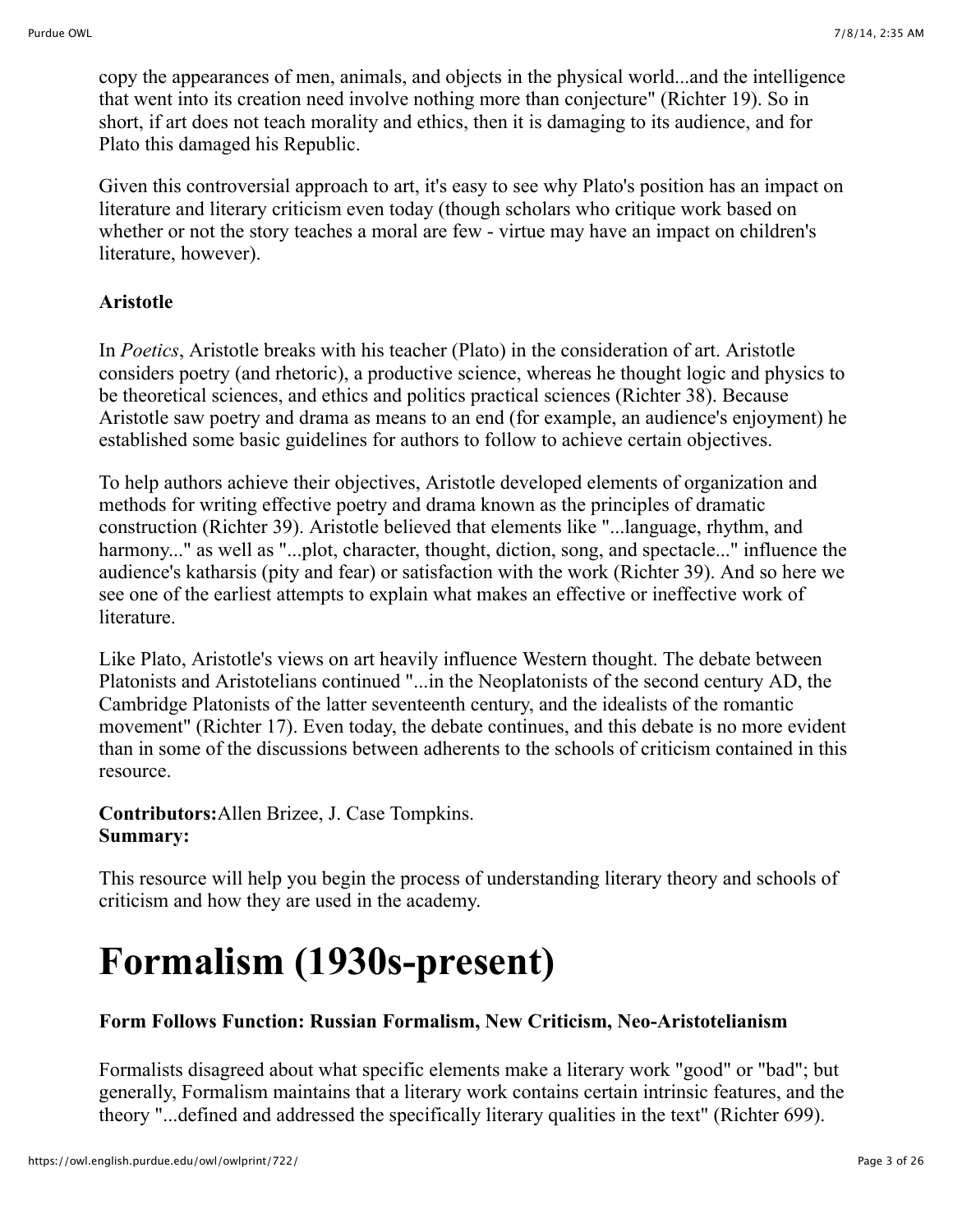Therefore, it's easy to see Formalism's relation to Aristotle's theories of dramatic construction.

Formalism attempts to treat each work as its own distinct piece, free from its environment, era, and even author. This point of view developed in reaction to "...forms of 'extrinsic' criticism that viewed the text as either the product of social and historical forces or a document making an ethical statement" (699). Formalists assume that the keys to understanding a text exist within "the text itself," (..."the battle cry of the New Critical effort..." and thus focus a great deal on, you guessed it, form (Tyson 118).

For the most part, Formalism is no longer used in the academy. However, New Critical theories are still used in secondary and college level instruction in literature and even writing (Tyson 115).

#### **Typical questions:**

- How does the work use imagery to develop its own symbols? (i.e. making a certain road stand for death by constant association)
- What is the quality of the work's organic unity "...the working together of all the parts to make an inseparable whole..." (Tyson 121)? In other words, does how the work is put together reflect what it is?
- How are the various parts of the work interconnected?
- How do paradox, irony, ambiguity, and tension work in the text?
- How do these parts and their collective whole contribute to or not contribute to the aesthetic quality of the work?
- How does the author resolve apparent contradictions within the work?
- What does the form of the work say about its content?
- Is there a central or focal passage that can be said to sum up the entirety of the work?
- How do the rhythms and/or rhyme schemes of a poem contribute to the meaning or effect of the piece?

Here is a list of scholars we encourage you to explore to further your understanding of this theory:

#### **Russian Formalism**

- Victor Shklovsky
- Roman Jakobson
- Victor Erlich *Russian Formalism: History Doctrine*, 1955
- Yuri Tynyanov

#### **New Criticism**

- John Crowe Ransom *The New Criticism*, 1938
- I.A. Richards
- William Empson
- T.S. Eliot
- Allen Tate
- Cleanth Brooks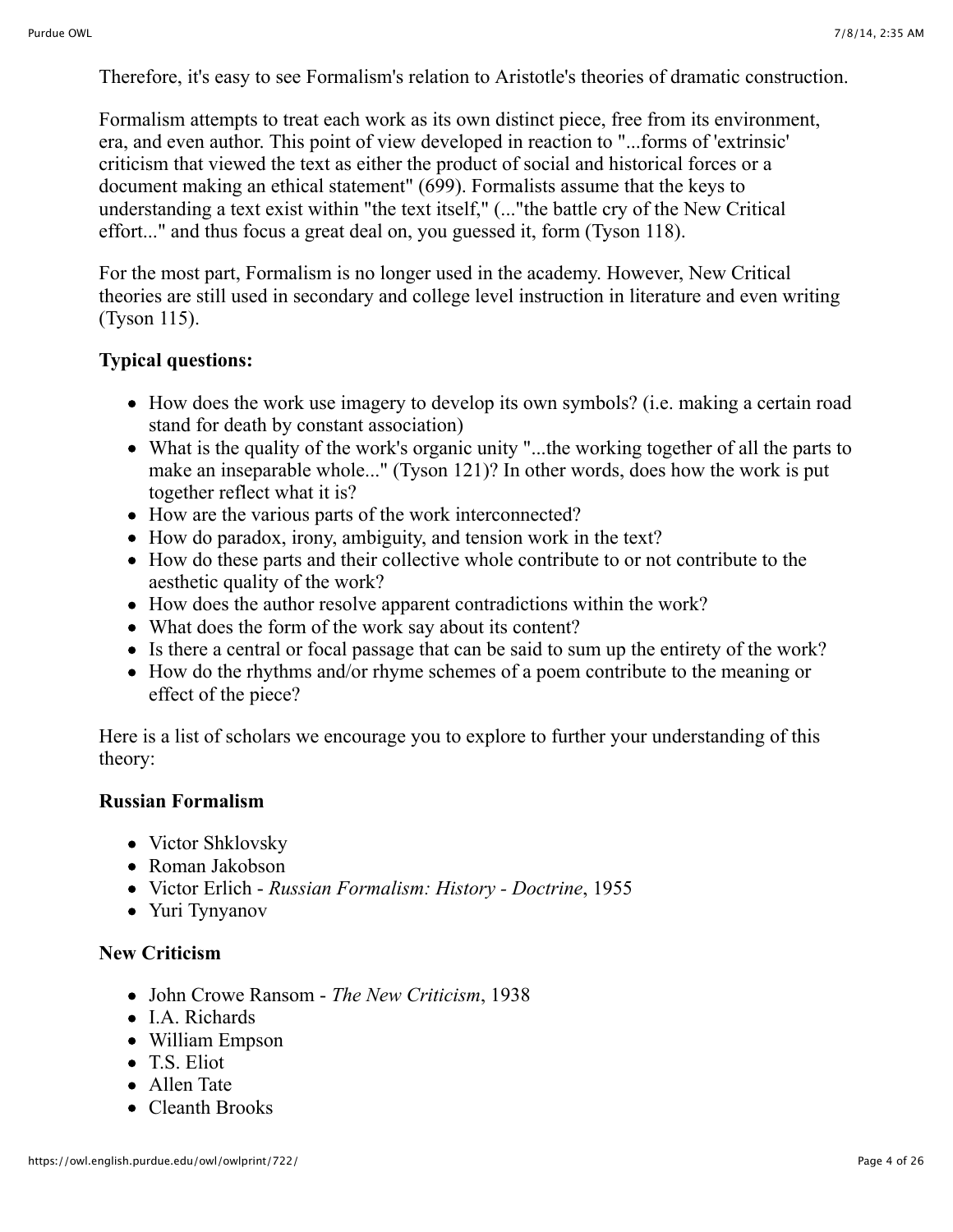#### **Neo-Aristotelianism (Chicago School of Criticism)**

- R.S. Crane *Critics and Criticism: Ancient and Modern*, 1952
- Elder Olson
- Norman Maclean
- W.R. Keast
- Wayne C. Booth *The Rhetoric of Fiction*, 1961

#### **Contributors:**Allen Brizee, J. Case Tompkins. **Summary:**

This resource will help you begin the process of understanding literary theory and schools of criticism and how they are used in the academy.

# **Psychoanalytic Criticism (1930s-present)**

### **Sigmund Freud**

Psychoanalytic criticism builds on Freudian theories of psychology. While we don't have the room here to discuss all of Freud's work, a general overview is necessary to explain psychoanalytic literary criticism.

### **The Unconscious, the Desires, and the Defenses**

Freud began his psychoanalytic work in the 1880s while attempting to treat behavioral disorders in his Viennese patients. He dubbed the disorders 'hysteria' and began treating them by listening to his patients talk through their problems. Based on this work, Freud asserted that people's behavior is affected by their unconscious: "...the notion that human beings are motivated, even driven, by desires, fears, needs, and conflicts of which they are unaware..." (Tyson 14-15).

Freud believed that our unconscious was influenced by childhood events. Freud organized these events into developmental stages involving relationships with parents and drives of desire and pleasure where children focus "...on different parts of the body...starting with the mouth...shifting to the oral, anal, and phallic phases..." (Richter 1015). These stages reflect base levels of desire, but they also involve fear of loss (loss of genitals, loss of affection from parents, loss of life) and repression: "...the expunging from consciousness of these unhappy psychological events" (Tyson 15).

Tyson reminds us, however, that "...repression doesn't eliminate our painful experiences and emotions...we unconsciously behave in ways that will allow us to 'play out'...our conflicted feelings about the painful experiences and emotions we repress" (15). To keep all of this conflict buried in our unconscious, Freud argued that we develop defenses: selective perception, selective memory, denial, displacement, projection, regression, fear of intimacy, and fear of death, among others.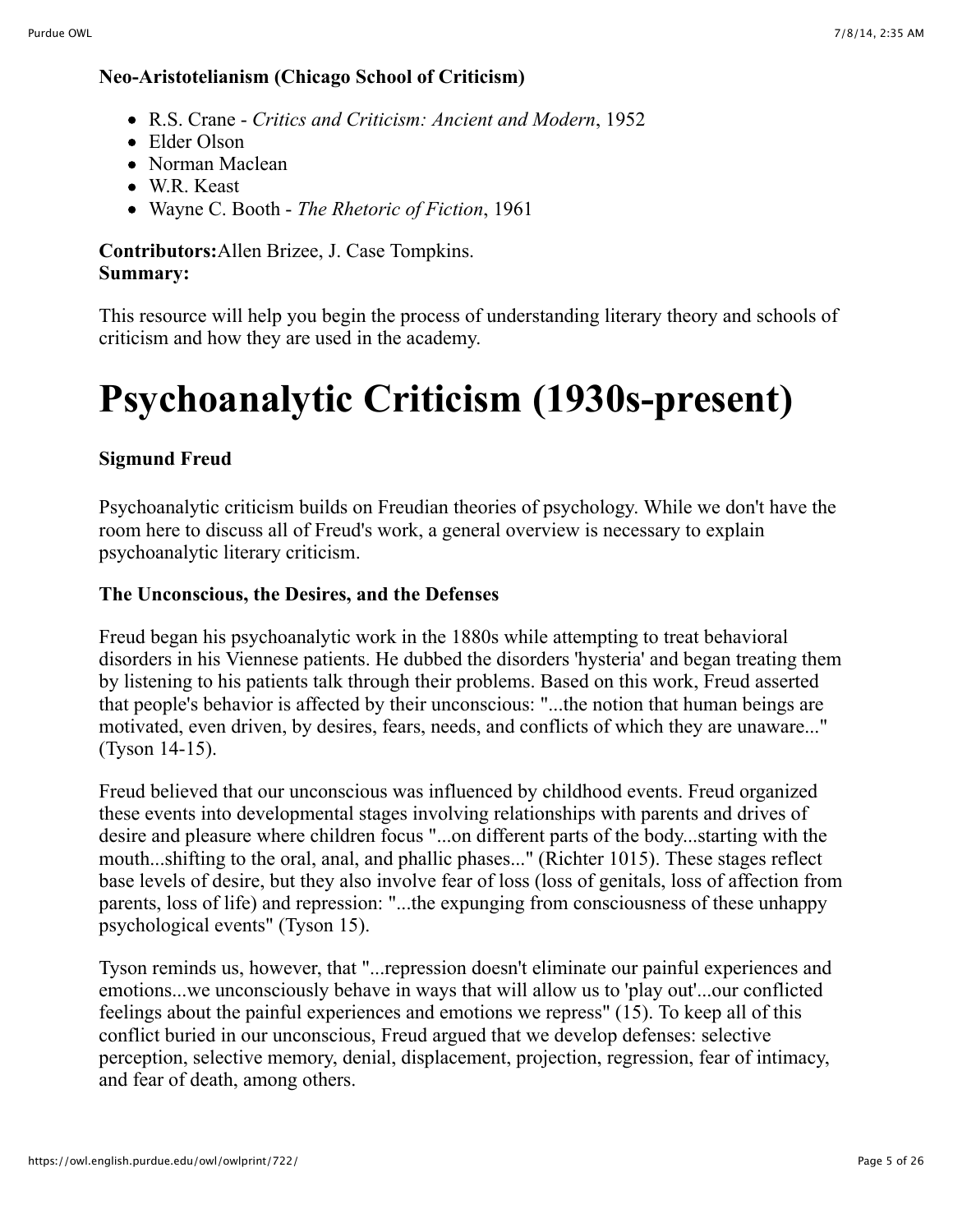#### **Id, Ego, and Superego**

Freud maintained that our desires and our unconscious conflicts give rise to three areas of the mind that wrestle for dominance as we grow from infancy, to childhood, to adulthood:

- id "...the location of the drives" or libido
- ego "...one of the major defenses against the power of the drives..." and home of the defenses listed above
- superego the area of the unconscious that houses Judgment (of self and others) and "...which begins to form during childhood as a result of the Oedipus complex" (Richter 1015-1016)

#### **Oedipus Complex**

Freud believed that the Oedipus complex was "...one of the most powerfully determinative elements in the growth of the child" (Richter 1016). Essentially, the Oedipus complex involves children's need for their parents and the conflict that arises as children mature and realize they are not the absolute focus of their mother's attention: "the Oedipus complex begins in a late phase of infantile sexuality, between the child's third and sixth year, and it takes a different form in males than it does in females" (Richter 1016).

Freud argued that both boys and girls wish to possess their mothers, but as they grow older "...they begin to sense that their claim to exclusive attention is thwarted by the mother's attention to the father..." (1016). Children, Freud maintained, connect this conflict of attention to the intimate relations between mother and father, relations from which the children are excluded. Freud believed that "the result is a murderous rage against the father...and a desire to possess the mother" (1016).

Freud pointed out, however, that "...the Oedipus complex differs in boys and girls...the functioning of the related castration complex" (1016). In short, Freud thought that "...during the Oedipal rivalry [between boys and their fathers], boys fantasized that punishment for their rage will take the form of..." castration (1016). When boys effectively work through this anxiety, Freud argued, "...the boy learns to identify with the father in the hope of someday possessing a woman like his mother. In girls, the castration complex does not take the form of anxiety...the result is a frustrated rage in which the girl shifts her sexual desire from the mother to the father" (1016).

Freud believed that eventually, the girl's spurned advanced toward the father give way to a desire to possess a man like her father later in life. Freud believed that the impact of the unconscious, id, ego, superego, the defenses, and the Oedipus complexes was inescapable and that these elements of the mind influence all our behavior (and even our dreams) as adults - of course this behavior involves what we write.

#### **Freud and Literature**

So what does all of this psychological business have to do with literature and the study of literature? Put simply, some critics believe that we can "...read psychoanalytically...to see which concepts are operating in the text in such a way as to enrich our understanding of the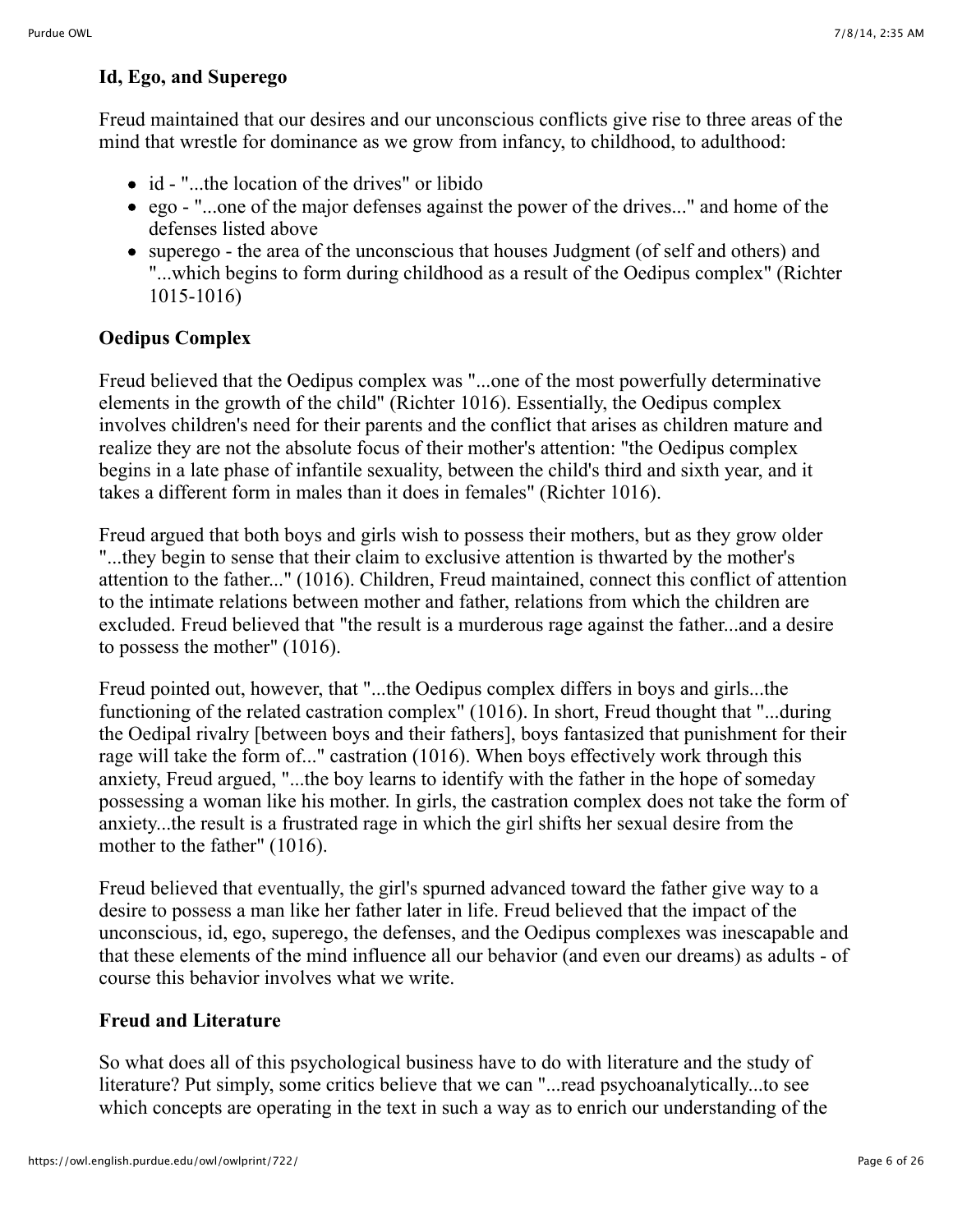work and, if we plan to write a paper about it, to yield a meaningful, coherent psychoanalytic interpretation" (Tyson 29). Tyson provides some insightful and applicable questions to help guide our understanding of psychoanalytic criticism.

#### **Typical questions:**

- How do the operations of repression structure or inform the work?
- Are there any oedipal dynamics or any other family dynamics are work here?
- How can characters' behavior, narrative events, and/or images be explained in terms of psychoanalytic concepts of any kind (for example...fear or fascination with death, sexuality - which includes love and romance as well as sexual behavior - as a primary indicator of psychological identity or the operations of ego-id-superego)?
- What does the work suggest about the psychological being of its author?
- What might a given interpretation of a literary work suggest about the psychological motives of the reader?
- Are there prominent words in the piece that could have different or hidden meanings? Could there be a subconscious reason for the author using these "problem words"?

Here is a list of scholars we encourage you to explore to further your understanding of this theory:

- Harold Bloom *A Theory of Poetry*, 1973; *Poetry and Repression: Revisionism from Blake to Stevens*, 1976
- Peter Brooks
- Jacque Lacan *The Ego in Freud's Theory and in the Technique of Psychoanalysis*, 1988; "The Agency of the Letter in the Unconscious or Reason Since Freud" (from *Écrits: A Selection*, 1957)
- Jane Gallop *Reading Lacan*, 1985
- Julia Kristeva *Revolution in Poetic Language*, 1984
- Marshall Alcorn *Changing the Subject in English Class: Discourse and the Constructions of Desire*, 2002

## **Carl Jung**

Jungian criticism attempts to explore the connection between literature and what Carl Jung (a student of Freud) called the "collective unconscious" of the human race: "...racial memory, through which the spirit of the whole human species manifests itself" (Richter 504). Jungian criticism, closely related to Freudian theory because of its connection to psychoanalysis, assumes that all stories and symbols are based on mythic models from mankind's past.

Based on these commonalities, Jung developed archetypal myths, the *Syzygy*: "...a quaternion composing a whole, the unified self of which people are in search" (Richter 505). These archetypes are the Shadow, the Anima, the Animus, and the Spirit: "...beneath...[the Shadow] is the Anima, the feminine side of the male Self, and the Animus, the corresponding masculine side of the female Self" (Richter 505).

In literary analysis, a Jungian critic would look for archetypes (also see the discussion of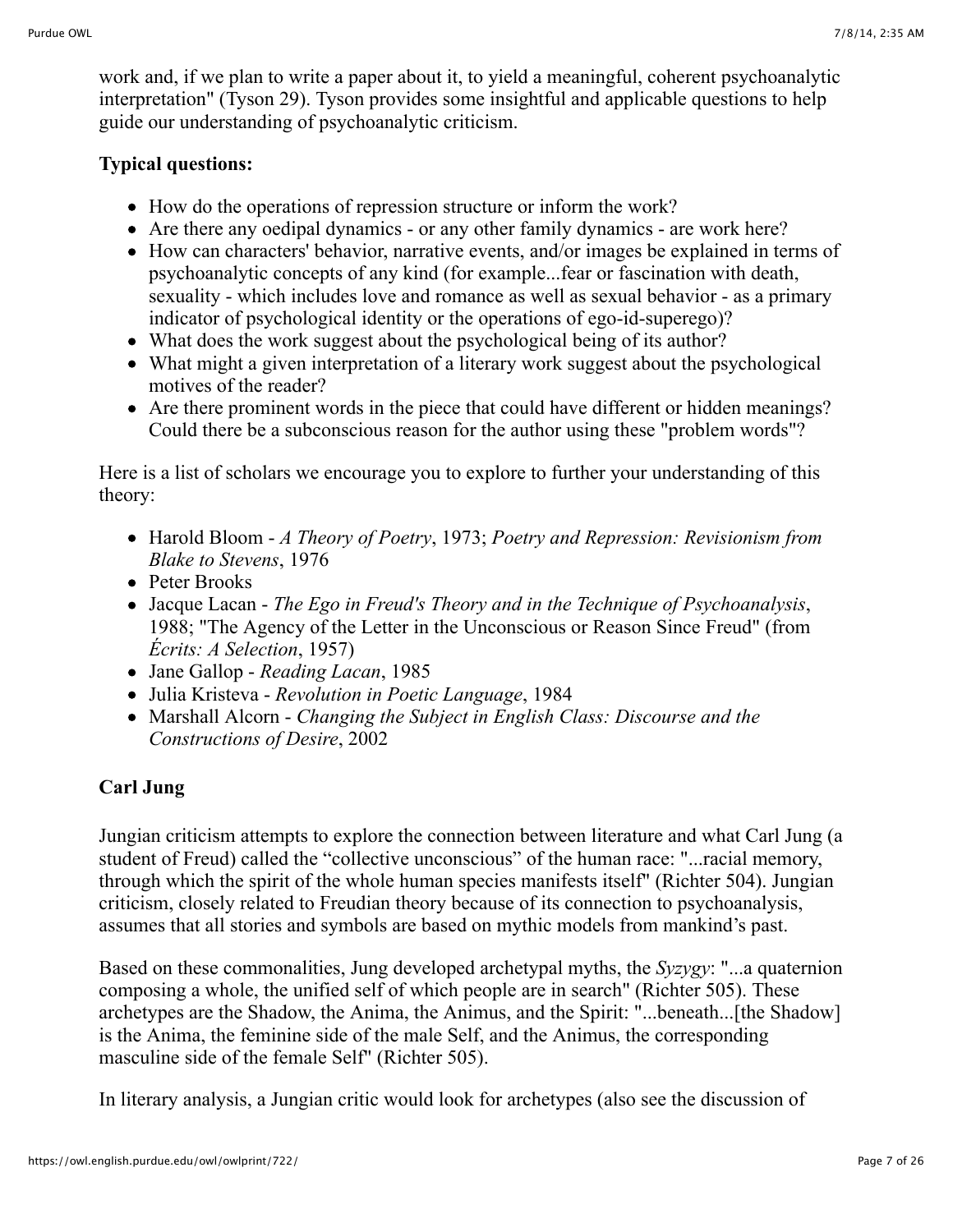Northrop Frye in the Structuralism section) in creative works: "Jungian criticism is generally involved with a search for the embodiment of these symbols within particular works of art." (Richter 505). When dealing with this sort of criticism, it is often useful to keep a handbook of mythology and a dictionary of symbols on hand.

#### **Typical questions:**

- What connections can we make between elements of the text and the archetypes? (Mask, Shadow, Anima, Animus)
- How do the characters in the text mirror the archetypal figures? (Great Mother or nurturing Mother, Whore, destroying Crone, Lover, Destroying Angel)
- How does the text mirror the archetypal narrative patterns? (Ouest, Night-Sea-Journey)
- How symbolic is the imagery in the work?
- How does the protagonist reflect the hero of myth?
- Does the "hero" embark on a journey in either a physical or spiritual sense?
- Is there a journey to an underworld or land of the dead?
- What trials or ordeals does the protagonist face? What is the reward for overcoming them?

Here is a list of scholars we encourage you to explore to further your understanding of this theory:

- Maud Bodkin *Archetypal Patterns in Poetry*, 1934
- Carl Jung *The Archetypes and the Collective Unconscious*. Vol. 9, Part 1 of *Collected Works*. 2nd ed. Trans. R.F.C. Hull, 1968
- Bettina Knapp *Music, Archetype and the Writer: A Jungian View*, 1988
- Ricahrd Sugg *Jungian Literary Criticism*, 1993

**Contributors:**Allen Brizee, J. Case Tompkins. **Summary:**

This resource will help you begin the process of understanding literary theory and schools of criticism and how they are used in the academy.

# **Marxist Criticism (1930s-present)**

### **Whom Does it Benefit?**

Based on the theories of Karl Marx (and so influenced by philosopher Georg Wilhelm Friedrich Hegel), this school concerns itself with class differences, economic and otherwise, as well as the implications and complications of the capitalist system: "Marxism attempts to reveal the ways in which our socioeconomic system is the ultimate source of our experience" (Tyson 277).

Theorists working in the Marxist tradition, therefore, are interested in answering the overarching question, whom does it [the work, the effort, the policy, the road, etc.] benefit?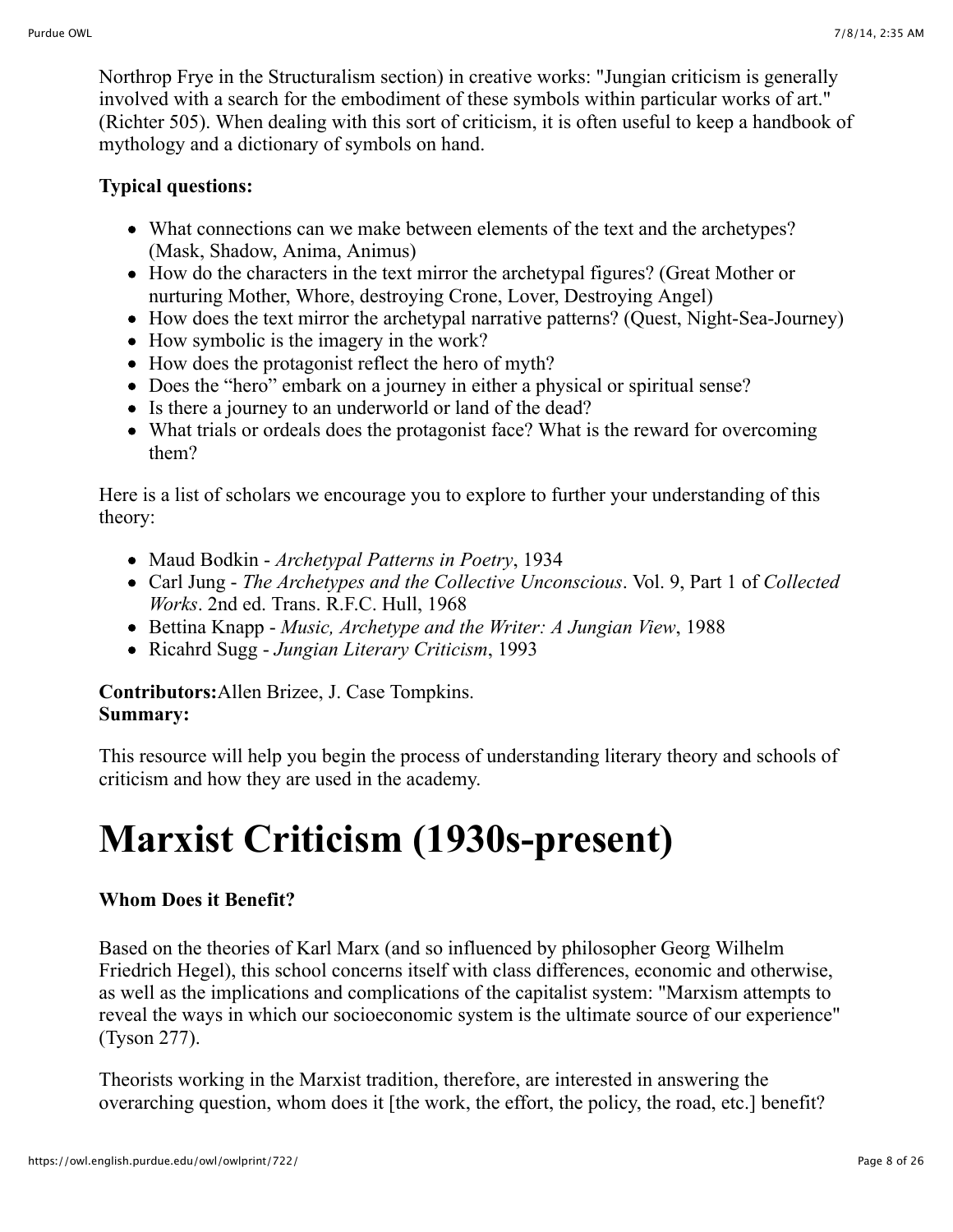The elite? The middle class? And Marxists critics are also interested in how the lower or working classes are oppressed - in everyday life and in literature.

#### **The Material Dialectic**

The Marxist school follows a process of thinking called the material dialectic. This belief system maintains that "...what drives historical change are the material realities of the economic base of society, rather than the ideological superstructure of politics, law, philosophy, religion, and art that is built upon that economic base" (Richter 1088).

Marx asserts that "...stable societies develop sites of resistance: contradictions build into the social system that ultimately lead to social revolution and the development of a new society upon the old" (1088). This cycle of contradiction, tension, and revolution must continue: there will always be conflict between the upper, middle, and lower (working) classes and this conflict will be reflected in literature and other forms of expression - art, music, movies, etc.

### **The Revolution**

The continuing conflict between the classes will lead to upheaval and revolution by oppressed peoples and form the groundwork for a new order of society and economics where capitalism is abolished. According to Marx, the revolution will be led by the working class (others think peasants will lead the uprising) under the guidance of intellectuals. Once the elite and middle class are overthrown, the intellectuals will compose an equal society where everyone owns everything (socialism - not to be confused with Soviet or Maoist Communism).

Though a staggering number of different nuances exist within this school of literary theory, Marxist critics generally work in areas covered by the following questions.

#### **Typical questions:**

- Whom does it benefit if the work or effort is accepted/successful/believed, etc.?
- What is the social class of the author?
- Which class does the work claim to represent?
- What values does it reinforce?
- What values does it subvert?
- What conflict can be seen between the values the work champions and those it portrays?
- What social classes do the characters represent?
- How do characters from different classes interact or conflict?

Here is a list of scholars we encourage you to explore to further your understanding of this theory:

Karl Marx - (with Friedrich Engels) *The Communist Manifesto*, 1848; *Das Kapital*, 1867; "Consciousness Derived from Material Conditions" from The German Ideology, 1932; "On Greek Art in Its Time" from *A Contribution to the Critique of Political Economy*, 1859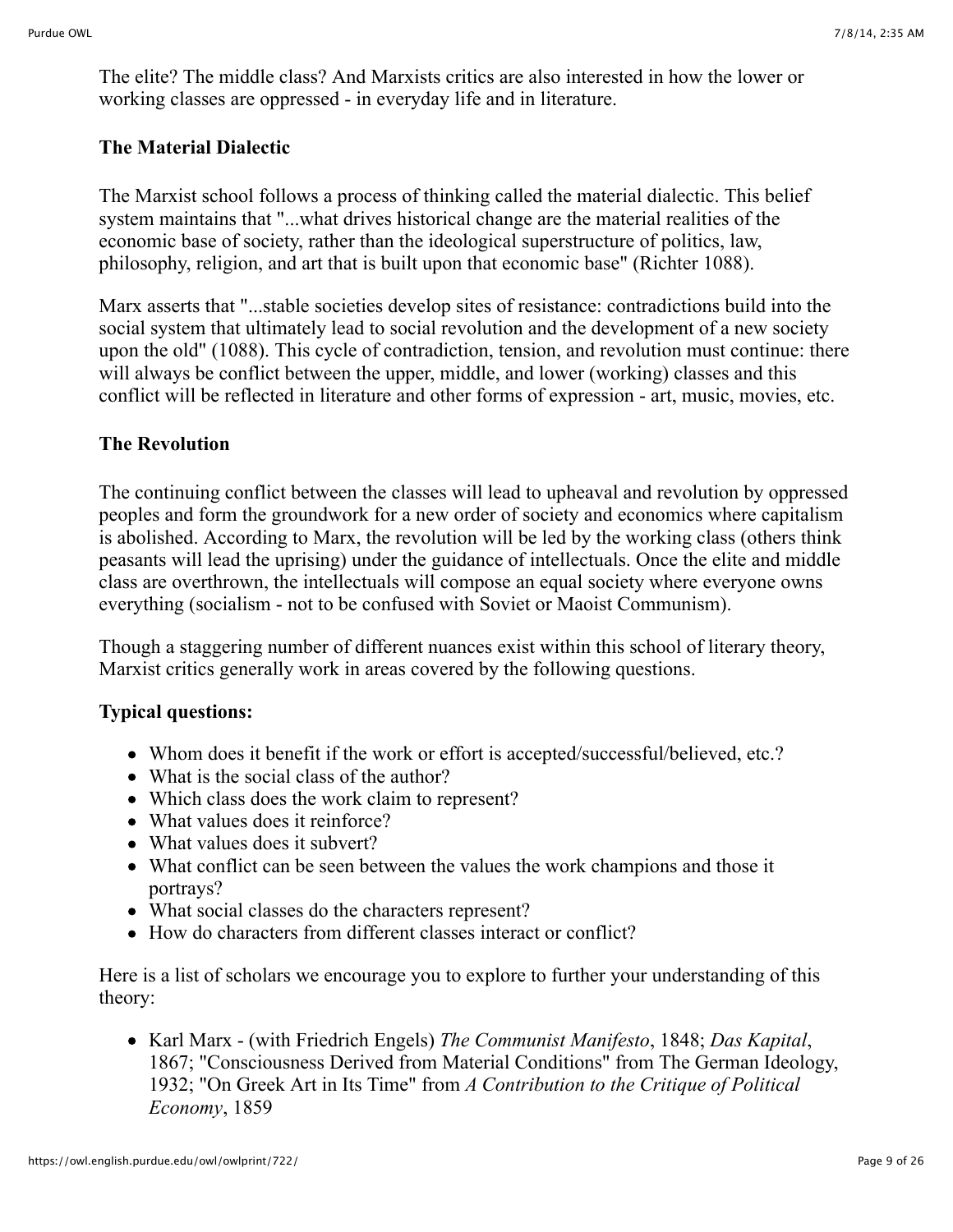- Leon Trotsky "Literature and Revolution," 1923
- Georg Lukács "The Ideology of Modernism," 1956
- Walter Benjamin "The Work of Art in the Age of Mechanical Reproduction," 1936
- Theodor W. Adorno
- Louis Althusser *Reading Capital*, 1965
- Terry Eagleton *Marxism and Literary Criticism, Criticism and Ideology*, 1976
- Frederic Jameson *Marxism and Form, The Political Unconscious*, 1971
- Jürgen Habermas *The Philosophical Discourse of Modernity*, 1990

#### **Contributors:**Allen Brizee, J. Case Tompkins. **Summary:**

This resource will help you begin the process of understanding literary theory and schools of criticism and how they are used in the academy.

# **Reader-Response Criticism (1960s-present)**

#### **What Do You Think?**

At its most basic level, reader response criticism considers readers' reactions to literature as vital to interpreting the meaning of the text. However, reader-response criticism can take a number of different approaches. A critic deploying reader-response theory can use a psychoanalytic lens, a feminists lens, or even a structuralist lens. What these different lenses have in common when using a reader response approach is they maintain "...that what a text is cannot be separated from what it does" (Tyson 154).

Tyson explains that "...reader-response theorists share two beliefs: 1) that the role of the reader cannot be omitted from our understanding of literature and 2) that readers do not passively consume the meaning presented to them by an objective literary text; rather they actively make the meaning they find in literature" (154). In this way, reader-response theory shares common ground with some of the deconstructionists discussed in the Post-structural area when they talk about "the death of the author," or her displacement as the (author)itarian figure in the text.

#### **Typical questions:**

- How does the interaction of text and reader create meaning?
- What does a phrase-by-phrase analysis of a short literary text, or a key portion of a longer text, tell us about the reading experience prestructured by (built into) that text?
- Do the sounds/shapes of the words as they appear on the page or how they are spoken by the reader enhance or change the meaning of the word/work?
- How might we interpret a literary text to show that the reader's response is, or is analogous to, the topic of the story?
- What does the body of criticism published about a literary text suggest about the critics who interpreted that text and/or about the reading experience produced by that text? (Tyson 191)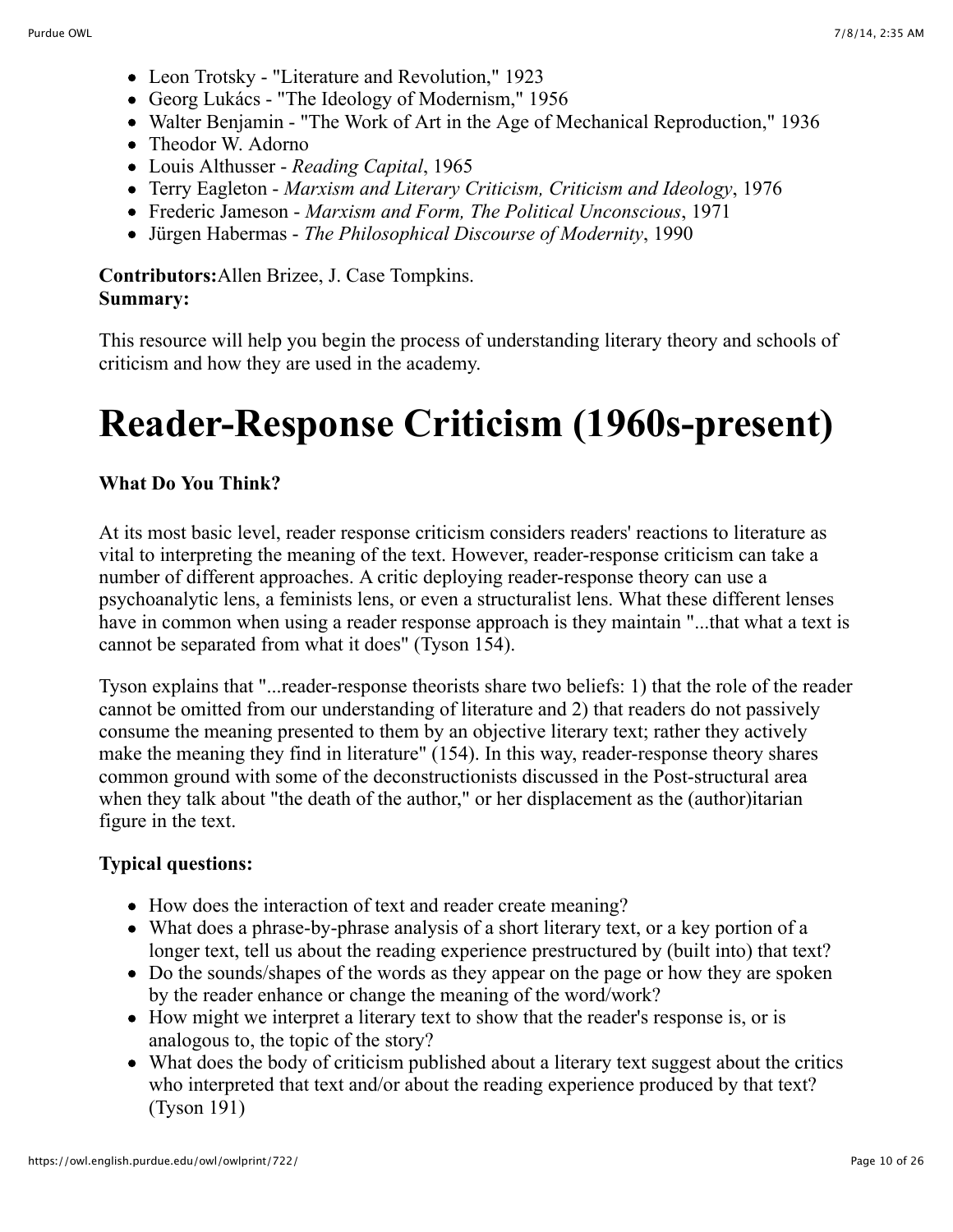Here is a list of scholars we encourage you to explore to further your understanding of this theory:

- Peter Rabinowitz *Before Reading*, 1987
- Stanley Fish *Is There a Text in This Class?-The Authority of Interpretive Communities*, 1980
- Elizabeth Freund *The Return of the Reader: Reader-Response Criticism*, 1987
- David Bleich
- Norman Holland *The Dynamics of Literary Response*, 1968
- Louise Rosenblatt
- Wolfgang Iser *The Implied Reader: Patterns of Communication in Prose Fiction from Bunyan to Beckett*, 1974
- Hans Rober Jauss

**Contributors:**Allen Brizee, J. Case Tompkins. **Summary:**

This resource will help you begin the process of understanding literary theory and schools of criticism and how they are used in the academy.

# **Structuralism and Semiotics (1920s-present)**

**Note:** Structuralism, semiotics, and post-structuralism are some of the most complex literary theories to understand. Please be patient.

## **Linguistic Roots**

The structuralist school emerges from theories of language and linguistics, and it looks for underlying elements in culture and literature that can be connected so that critics can develop general conclusions about the individual works and the systems from which they emerge. In fact, structuralism maintains that "...practically everything we do that is specifically human is expressed in language" (Richter 809). Structuralists believe that these language symbols extend far beyond written or oral communication.

For example, codes that represent all sorts of things permeate everything we do: "the performance of music requires complex notation...our economic life rests upon the exchange of labor and goods for symbols, such as cash, checks, stock, and certificates...social life depends on the meaningful gestures and signals of 'body language' and revolves around the exchange of small, symbolic favors: drinks, parties, dinners" (Richter 809).

## **Patterns and Experience**

Structuralists assert that, since language exists in patterns, certain underlying elements are common to all human experiences. Structuralists believe we can observe these experiences through patterns: "...if you examine the physical structures of all buildings built in urban America in 1850 to discover the underlying principles that govern their composition, for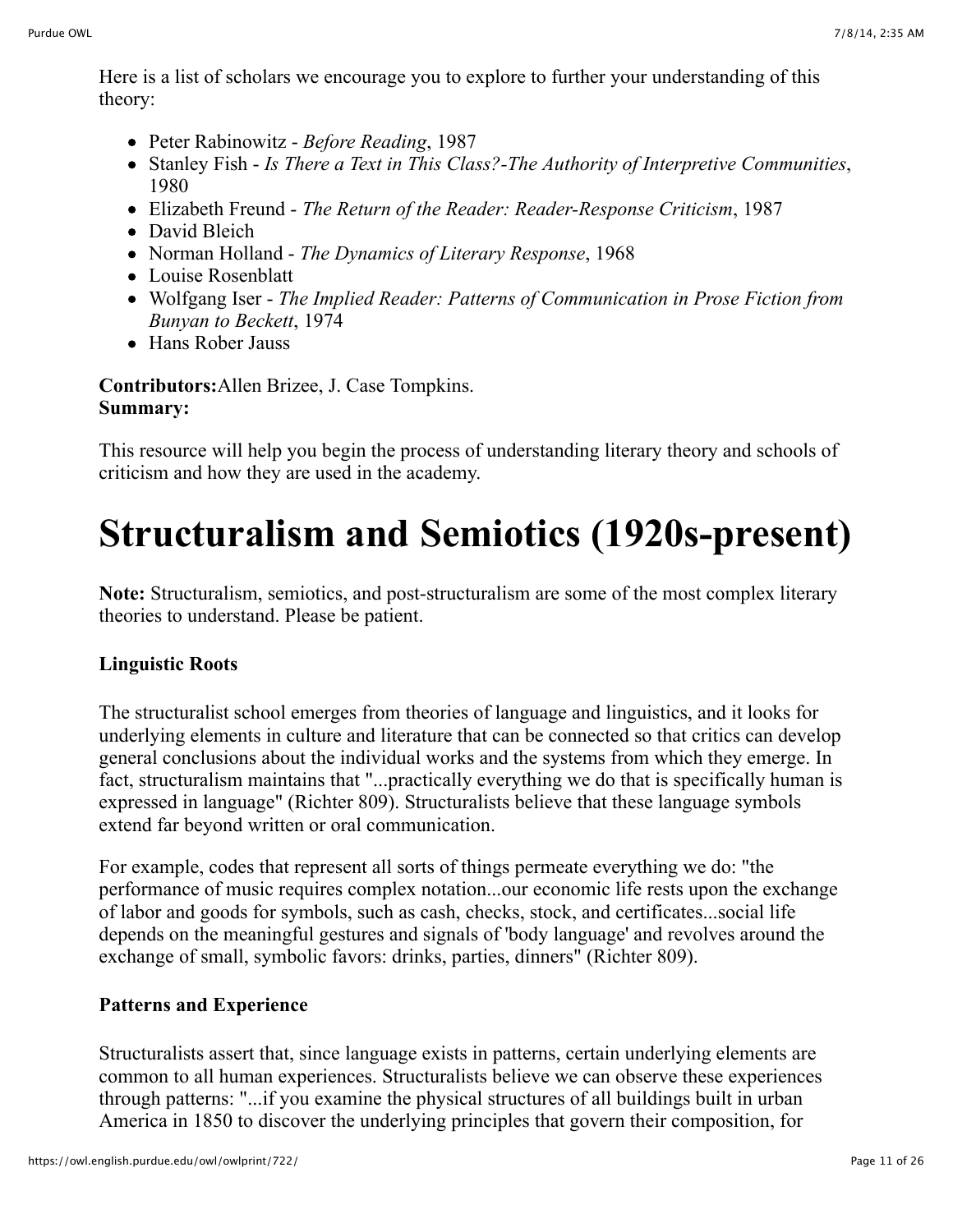example, principles of mechanical construction or of artistic form..." you are using a structuralist lens (Tyson 197).

Moreover, "you are also engaged in structuralist activity if you examine the structure of a single building to discover how its composition demonstrates underlying principles of a structural system. In the first example...you're generating a structural system of classification; in the second, you're demonstrating that an individual item belongs to a particular structural class" (Tyson 197).

#### **Structuralism in Literary Theory**

Structuralism is used in literary theory, for example, "...if you examine the structure of a large number of short stories to discover the underlying principles that govern their composition...principles of narrative progression...or of characterization...you are also engaged in structuralist activity if you describe the structure of a single literary work to discover how its composition demonstrates the underlying principles of a given structural system" (Tyson 197-198).

Northrop Frye, however, takes a different approach to structuralism by exploring ways in which genres of Western literature fall into his four mythoi (also see Jungian criticism in the Freudian Literary Criticism resource):

- 1. theory of modes, or historical criticism (tragic, comic, and thematic);
- 2. theory of symbols, or ethical criticism (literal/descriptive, formal, mythical, and anagogic);
- 3. theory of myths, or archetypal criticism (comedy, romance, tragedy, irony/satire);
- 4. theory of genres, or rhetorical criticism (epos, prose, drama, lyric) (Tyson 240).

#### **Peirce and Saussure**

Two important theorists form the framework (hah) of structuralism: Charles Sanders Peirce and Ferdinand de Saussure. Peirce gave structuralism three important ideas for analyzing the sign systems that permeate and define our experiences:

- 1. "iconic signs, in which the signifier resembles the thing signified (such as the stick figures on washroom doors that signify 'Men' or 'Women';
- 2. indexes, in which the signifier is a reliable indicator of the presence of the signified (like fire and smoke);
- 3. true symbols, in which the signifier's relation to the thing signified is completely arbitrary and conventional [just as the sound /kat/ or the written word cat are conventional signs for the familiar feline]" (Richter 810).

These elements become very important when we move into deconstruction in the Postmodernism resource. Peirce also influenced the semiotic school of structuralist theory that uses sign systems.

#### **Sign Systems**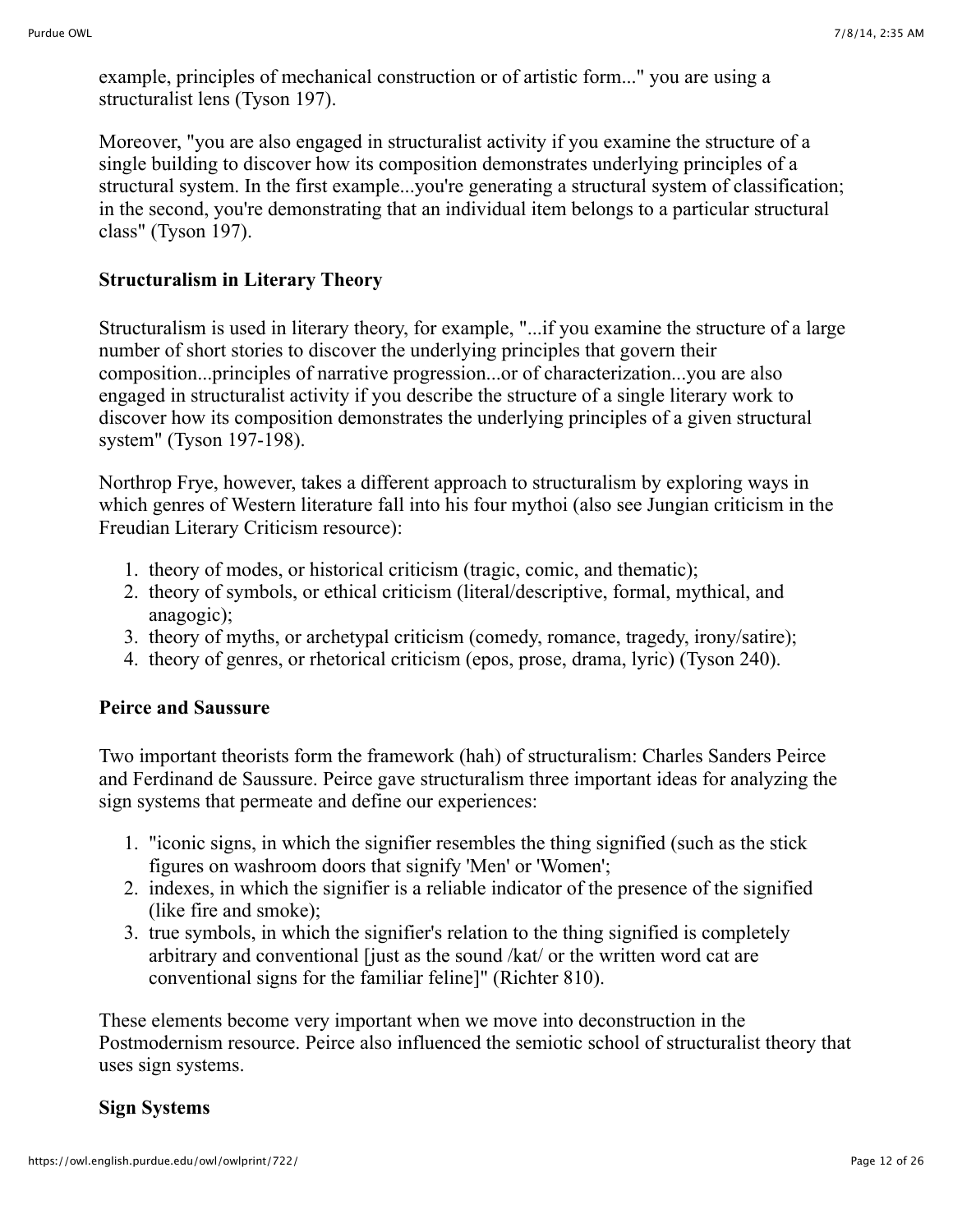The discipline of semiotics plays an important role in structuralist literary theory and cultural studies. Semioticians "...appl[y] structuralist insights to the study of...sign systems...a nonlinguistic object or behavior...that can be analyzed as if it were a language" (Tyson 205). Specifically, "...semiotics examines the ways non-linguistic objects and behaviors 'tell' us something.

For example, the picture of the reclining blond beauty in the skin-tight, black velvet dress on the billboard...'tells' us that those who drink this whiskey (presumably male) will be attractive to...beautiful women like the one displayed here" (Tyson 205). Lastly, Richter states, "semiotics takes off from Peirce - for whom language is one of numerous sign systems - and structuralism takes off from Saussure, for whom language was the sign system par excellence" (810).

#### **Typical questions:**

- Using a specific structuralist framework (like Frye's mythoi)...how should the text be classified in terms of its genre? In other words, what patterns exist within the text that make it a part of other works like it?
- Using a specific structuralist framework...analyze the text's narrative operations...can you speculate about the relationship between the...[text]... and the culture from which the text emerged? In other words, what patterns exist within the text that make it a product of a larger culture?
- What patterns exist within the text that connect it to the larger "human" experience? In other words, can we connect patterns and elements within the text to other texts from other cultures to map similarities that tell us more about the common human experience? This is a liberal humanist move that assumes that since we are all human, we all share basic human commonalities
- What rules or codes of interpretation must be internalized in order to 'make sense' of the text?
- What are the semiotics of a given category of cultural phenomena, or 'text,' such as high-school football games, television and/or magazine ads for a particular brand of perfume...or even media coverage of an historical event? (Tyson 225)

Here is a list of scholars we encourage you to explore to further your understanding of this theory:

- Charles Sanders Peirce
- Ferdinand de Saussure *Course in General Linguistics*, 1923
- Claude Lévi-Strauss *The Elementary Structure of Kinship*, 1949; "The Structural Study of Myth," 1955
- Northrop Frye *Anatomy of Criticism: Four Essays*, 1957
- Noam Chomsky *Syntactic Structures*, 1957; *Aspects of the Theory of Syntax*, 1965
- Roland Barthes *Critical Essays*, 1964; *Mythologies*, 1957; *S/Z*, 1970; *Image, Music, Text*, 1977
- Umberto Eco *The Role of the Reader*, 1979

#### **Contributors:**Allen Brizee, J. Case Tompkins. **Summary:**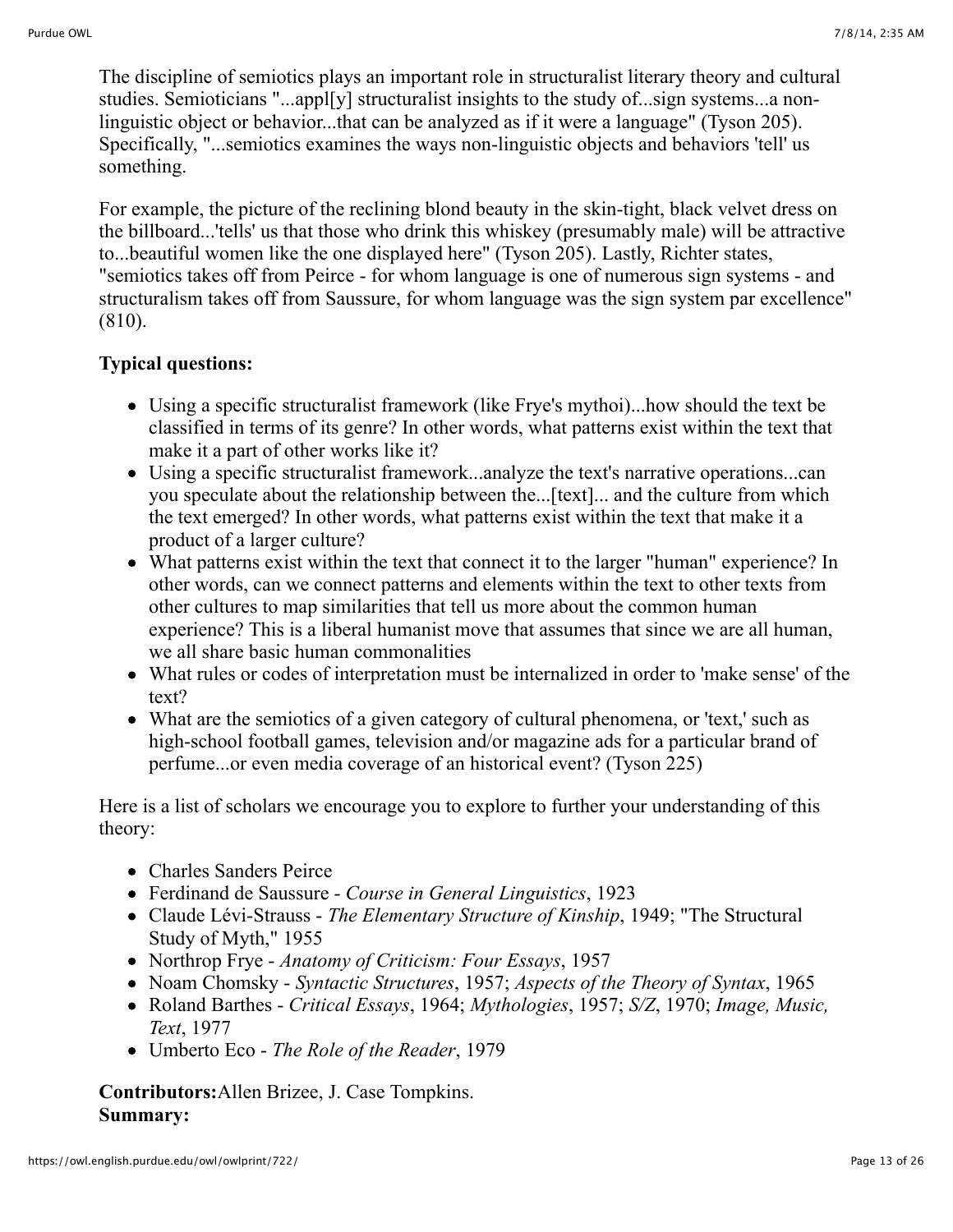This resource will help you begin the process of understanding literary theory and schools of criticism and how they are used in the academy.

# **Post-Structuralism, Deconstruction, Postmodernism (1966-present)**

**Note:** Structuralism, semiotics, and post-structuralism are some of the most complex literary theories to understand. Please be patient.

### **The Center Cannot Hold**

This approach concerns itself with the ways and places where systems, frameworks, definitions, and certainties break down. Post-structuralism maintains that frameworks and systems, for example the structuralist systems explained in the Structuralist area, are merely fictitious constructs and that they cannot be trusted to develop meaning or to give order. In fact, the very act of seeking order or a singular Truth (with a capital T) is absurd because there exists no unified truth.

Post-structuralism holds that there are many truths, that frameworks must bleed, and that structures must become unstable or decentered. Moreover, post-structuralism is also concerned with the power structures or hegemonies and power and how these elements contribute to and/or maintain structures to enforce hierarchy. Therefore, post-structural theory carries implications far beyond literary criticism.

#### **What Does Your Meaning Mean?**

By questioning the process of developing meaning, post-structural theory strikes at the very heart of philosophy and reality and throws knowledge making into what Jacques Derrida called "freeplay": "The concept of centered structure...is contradictorily coherent...the concept of centered structure is in fact the concept of a freeplay which is constituted upon a fundamental immobility and a reassuring certitude, which is itself beyond the reach of the freeplay" (qtd. in Richter, 878-879).

Derrida first posited these ideas in 1966 at Johns Hopkins University, when he delivered "Structure, Sign, and Play in the Discourse of the Human Sciences": "Perhaps something has occurred in the history of the concept of structure that could be called an 'event,' if this loaded word did not entail a meaning which it is precisely the function of structural-or structuralistthought to reduce or to suspect. But let me use the term "event" anyway, employing it with caution and as if in quotation marks. In this sense, this event will have the exterior form of a rupture and a redoubling" (qtd. in Richter, 878). In his presentation, Derrida challenged structuralism's most basic ideas.

### **Can Language Do That?**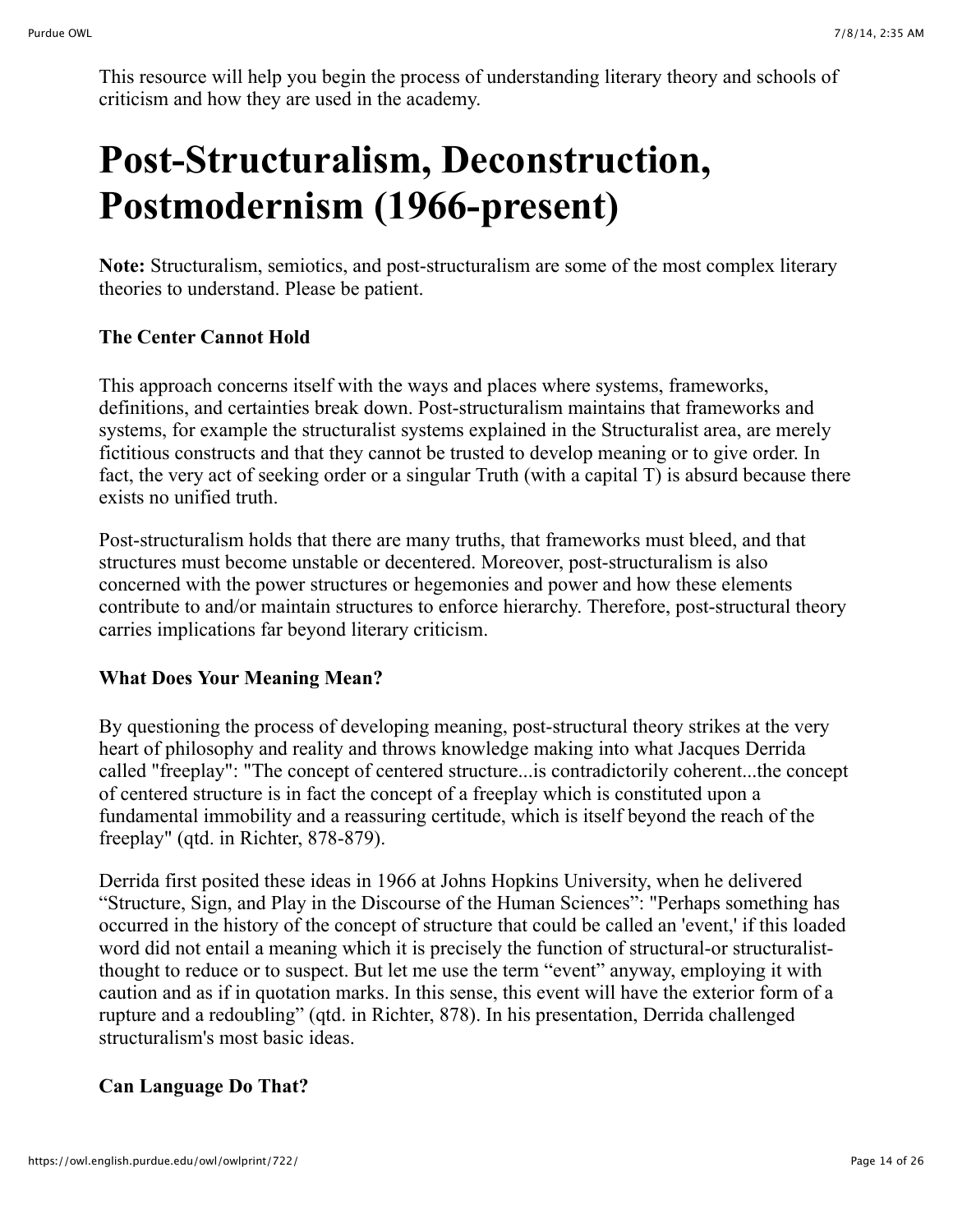Post-structural theory can be tied to a move against Modernist/Enlightenment ideas (philosophers: Immanuel Kant, Réne Descartes, John Locke, etc.) and Western religious beliefs (neo-Platonism, Catholicism, etc.). An early pioneer of this resistance was philosopher Friedrich Nietzsche. In his essay, "On Truth and Lies in an Extra-moral Sense" (1873), Nietzsche rejects even the very basis of our knowledge making, language, as a reliable system of communication: "The various languages, juxtaposed, show that words are never concerned with truth, never with adequate expression..." (248).

Below is an example, adapted from the Tyson text, of some language freeplay and a simple form of deconstruction:

Time (noun) flies (verb) like an arrow (adverb clause) = Time passes quickly.

Time (verb) flies (object) like an arrow (adverb clause) = Get out your stopwatch and time the speed of flies as you would time an arrow's flight.

Time flies (noun) like (verb) an arrow (object) = Time flies are fond of arrows (or at least of one particular arrow).

So, post-structuralists assert that if we cannot trust language systems to convey truth, the very bases of truth are unreliable and the universe - or at least the universe we have constructed becomes unraveled or de-centered. Nietzsche uses language slip as a base to move into the slip and shift of truth as a whole: "What is truth? …truths are an illusion about which it has been forgotten that they are illusions..." (On Truth and Lies 250).

This returns us to the discussion in the Structuralist area regarding signs, signifiers, and signified. Essentially, post-structuralism holds that we cannot trust the sign  $=$  signifier  $+$ signified formula, that there is a breakdown of certainty between sign/signifier, which leaves language systems hopelessly inadequate for relaying meaning so that we are (returning to Derrida) in eternal freeplay or instability.

#### **What's Left?**

Important to note, however, is that deconstruction is not just about tearing down - this is a common misconception. Derrida, in "Signature Event Context," addressed this limited view of post-structural theory: "Deconstruction cannot limit or proceed immediately to a neutralization: it must…practice an overturning of the classical opposition and a general displacement of the system. It is only on this condition that deconstruction will provide itself the means with which to intervene in the field of oppositions that it criticizes, which is also a field of nondiscursive forces" (328).

Derrida reminds us that through deconstruction we can identify the in-betweens and the marginalized to begin interstitial knowledge building.

#### **Modernism vs Postmodernism**

With the resistance to traditional forms of knowledge making (science, religion, language),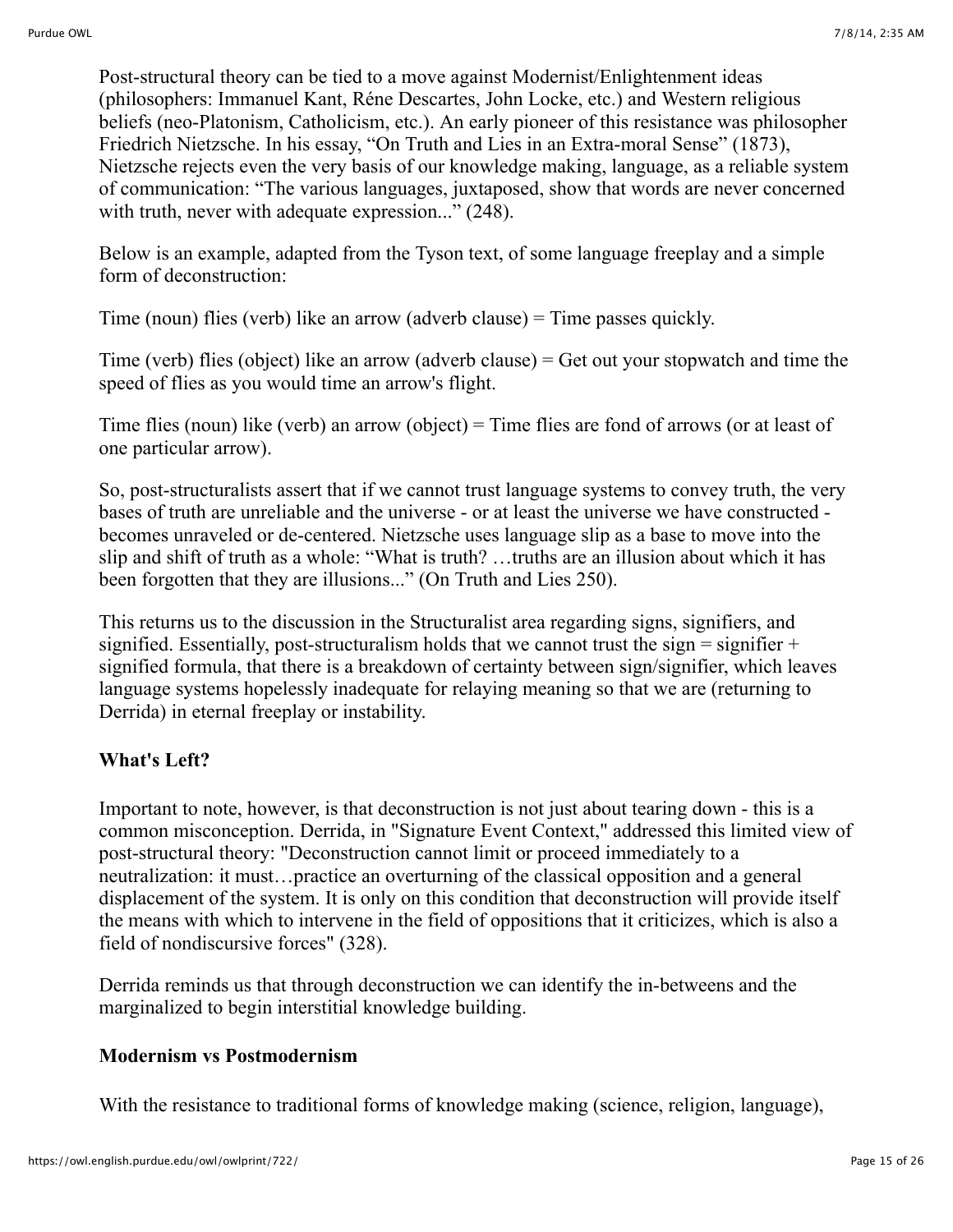inquiry, communication, and building meaning take on different forms to the poststructuralist. We can look at this difference as a split between Modernism and Postmodernism. The table below, excerpted from theorist Ihab Hassan's *The Dismemberment of Orpheus* (1998), offers us a way to make sense of some differences between modernism, dominated by Enlightenment ideas, and postmodernism, a space of freeplay and discourse.

Keep in mind that even the author, Hassan, "...is quick to point out how the dichotomies are themselves insecure, equivocal" (Harvey 42). Though post-structuralism is uncomfortable with binaries, Hassan provides us with some interesting contrasts to consider:

| <b>Modernism vs Postmodernism</b> |                                                                |
|-----------------------------------|----------------------------------------------------------------|
| Modernism                         | Postmodernism                                                  |
| romanticism/symbolism             | paraphysics/Dadaism                                            |
| form (conjunctive, closed)        | antiform (disjunctive, open)                                   |
| purpose                           | play                                                           |
| design                            | chance                                                         |
| hierarchy                         | anarchy                                                        |
| mastery/logos                     | exhaustion/silence                                             |
|                                   | art object/finished work/logos  process/performance/antithesis |
| centering                         | absence                                                        |
| genre/boundary                    | text/intertext                                                 |
| semantics                         | rhetoric                                                       |
| metaphor                          | metonymy                                                       |
| root/depth                        | rhizome/surface                                                |
| signified                         | signifier                                                      |
| narrative/grande histoire         | anti-narrative/petite histoire                                 |
| genital/phallic                   | polymorphous/androgynous                                       |
| paranoia                          | schizophrenia                                                  |
| origin/cause                      | difference-difference/trace                                    |
| God the Father                    | The Holy Ghost                                                 |
| determinacy                       | interdeterminacy                                               |
| transcendence                     | immanence                                                      |

#### **Post-Structuralism and Literature**

If we are questioning/resisting the methods we use to build knowledge (science, religion, language), then traditional literary notions are also thrown into freeplay. These include the narrative and the author:

### **Narrative**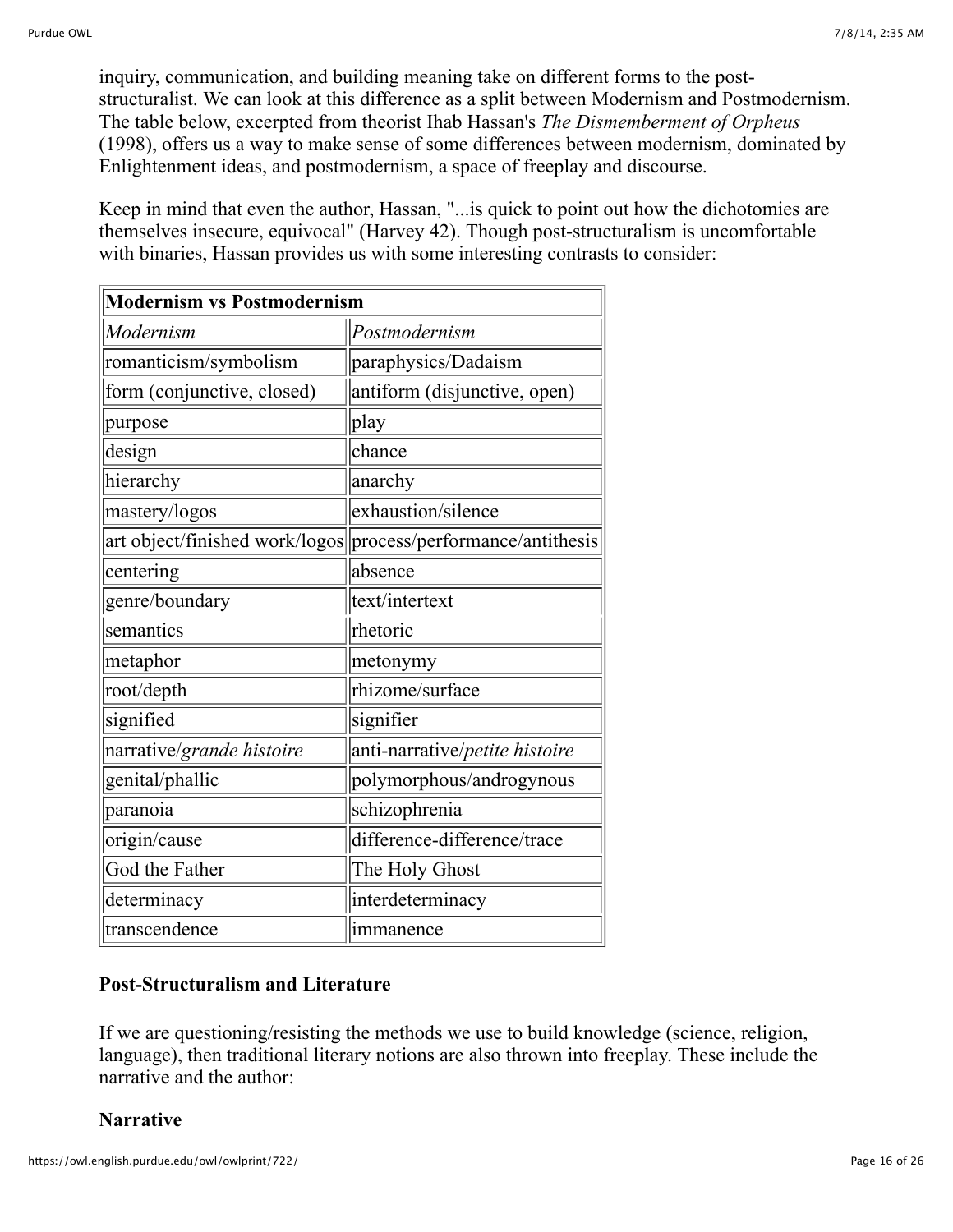The narrative is a fiction that locks readers into interpreting text in a single, chronological manner that does not reflect our experiences. Postmodern texts may not adhere to traditional notions of narrative. For example, in his seminal work, *Naked Lunch*, William S. Burroughs explodes the traditional narrative structure and critiques almost everything Modern: modern government, modern medicine, modern law-enforcement. Other examples of authors playing with narrative include John Fowles; in the final sections of *The French Lieutenant's Woman*, Fowles steps outside his narrative to speak with the reader directly.

Moreover, grand narratives are resisted. For example, the belief that through science the human race will improve is questioned. In addition, metaphysics is questioned. Instead, postmodern knowledge building is local, situated, slippery, and self-critical (i.e. it questions itself and its role). Because post-structural work is self-critical, post-structural critics even look for ways texts contradict themselves (see typical questions below).

#### **Author**

The author is displaced as absolute author(ity), and the reader plays a role in interpreting the text and developing meaning (as best as possible) from the text. In "The Death of the Author," Roland Barthes argues that the idea of singular authorship is a recent phenomenon. Barthes explains that the death of the author shatters Modernist notions of authority and knowledge building (145).

Lastly, he states that once the author is dead and the Modernist idea of singular narrative (and thus authority) is overturned, texts become plural, and the interpretation of texts becomes a collaborative process between author and audience: "...a text is made of multiple writings, drawn from many cultures and entering into mutual relations of dialogue...but there is one place where this multiplicity is focused and that place is the reader" (148). Barthes ends his essay by empowering the reader: "Classical criticism has never paid any attention to the reader...the writer is the only person in literature…it is necessary to overthrow the myth: the birth of the reader must be at the cost of the death of the Author" (148).

#### **Typical questions:**

- How is language thrown into freeplay or questioned in the work? For example, note how Anthony Burgess plays with language (Russian vs English) in A Clockwork Orange, or how Burroughs plays with names and language in Naked Lunch.
- How does the work undermine or contradict generally accepted truths?
- How does the author (or a character) omit, change, or reconstruct memory and identity?
- How does a work fulfill or move outside the established conventions of its genre?
- How does the work deal with the separation (or lack thereof) between writer, work, and reader?
- What ideology does the text seem to promote?
- What is left out of the text that if included might undermine the goal of the work?
- If we changed the point of view of the text say from one character to another, or multiple characters - how would the story change? Whose story is not told in the text? Who is left out and why might the author have omitted this character's tale?

Here is a list of scholars we encourage you to explore to further your understanding of this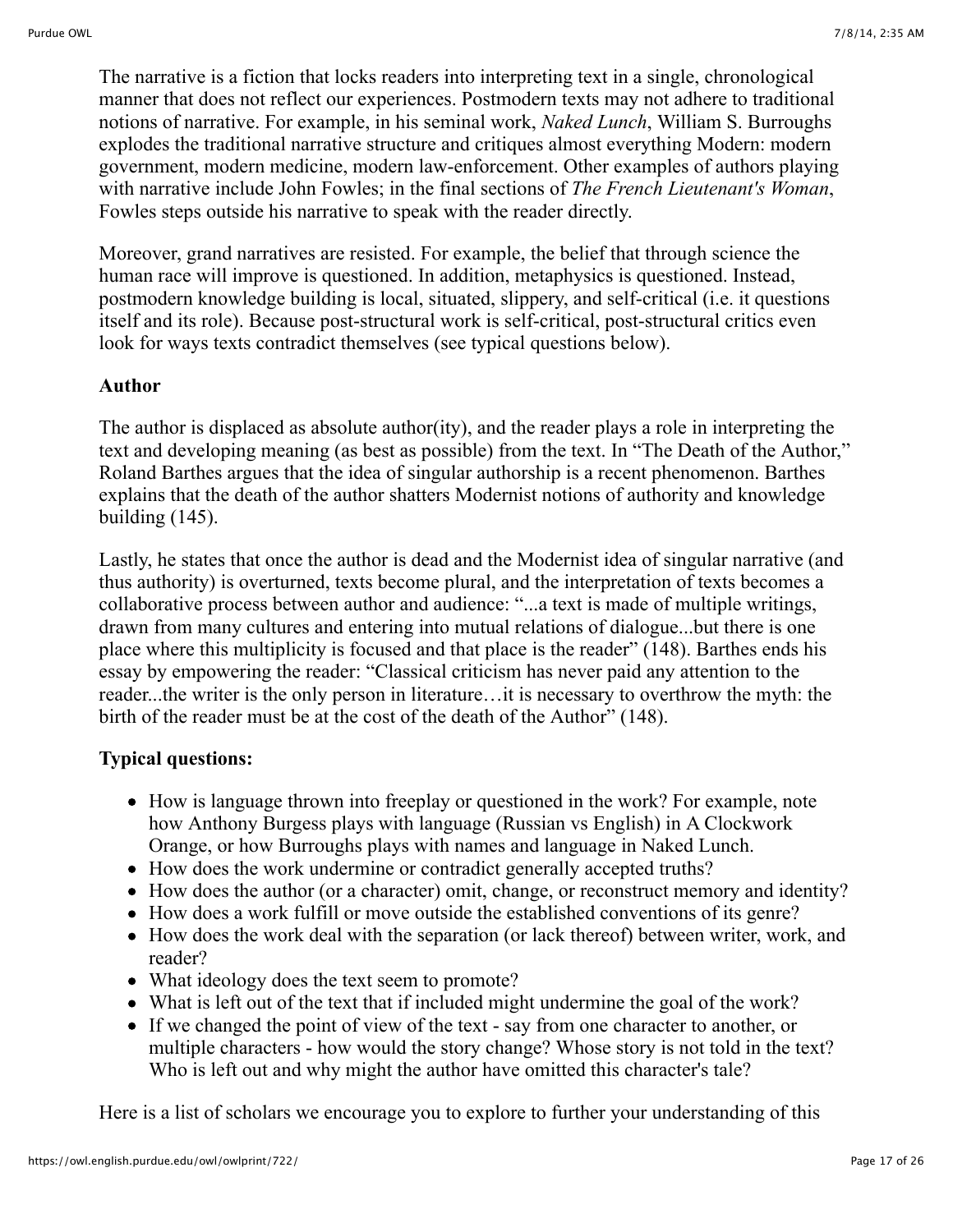theory:

Theorists

- Immanuel Kant "An Answer to the Question: What is Enlightenment?", 1784 (as a baseline to understand what Nietzsche was resisting)
- Friedrich Nietzsche "On Truth and Lies in an Extra-moral Sense," 1873; *The Gay Science*, 1882; *Thus Spoke Zarathustra, A Book for All and None*, 1885
- Jacques Derrida "Structure Sign and Play in the Discourse of Human Sciences," 1966; *Of Grammatology*, 1967; "Signature Even Context," 1972
- Roland Barthes "The Death of the Author," 1967
- Deleuze and Guattari "Rhizome," 1976
- Jean-François Lyotard *The Postmodern Condition*, 1979
- Michele Foucault *The Foucault Reader*, 1984
- Stephen Toulmin *Cosmopolis*, 1990
- Martin Heidegger Basic Writings, 1993
- Paul Cilliers *Complexity and Postmodernity*, 1998
- Ihab Hassan *The Dismemberment of Orpheus*, 1998; *From Postmodernism to Postmodernity: The Local/Global Context*, 2001

Postmodern Literature

- William S. Burroughs *Naked Lunch*, 1959
- Angela Carter *Burning Your Boats*, stories from 1962-1993 (first published as a collection in 1995)
- Kathy Acker *Blood and Guts in High School*, 1978
- Paul Auster *City of Glass* (volume one of the New York City Trilogy), 1985 (as a graphic novel published by Neon Lit, a division of Avon Books, 1994)
- Lynne Tillman *Haunted Houses*, 1987
- David Wojnarowicz *The Waterfront Journals*, 1996

**Contributors:**Allen Brizee, J. Case Tompkins. **Summary:**

This resource will help you begin the process of understanding literary theory and schools of criticism and how they are used in the academy.

# **New Historicism, Cultural Studies (1980spresent)**

## **It's All Relative...**

This school, influenced by structuralist and post-structuralist theories, seeks to reconnect a work with the time period in which it was produced and identify it with the cultural and political movements of the time (Michel Foucault's concept of épistème). New Historicism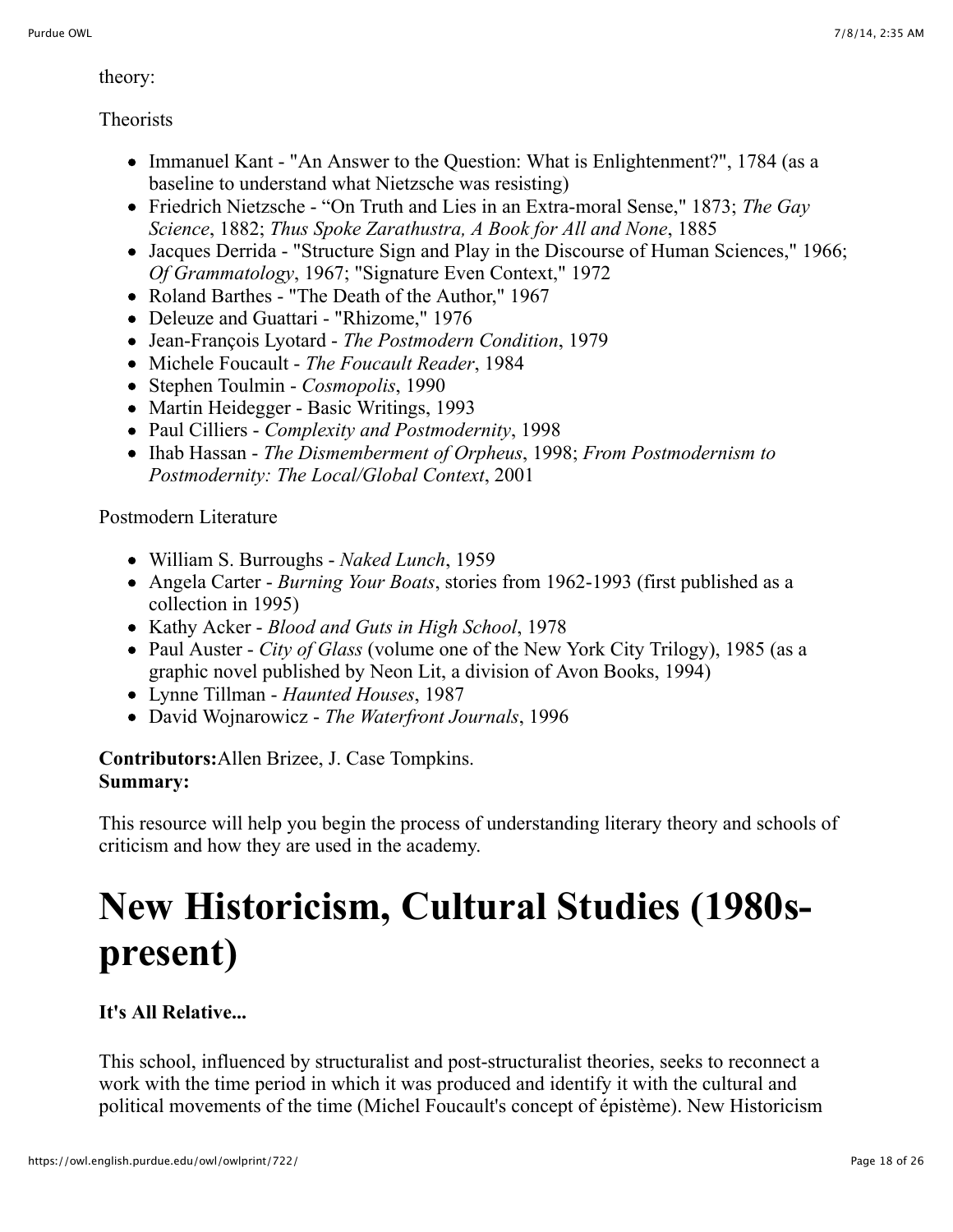assumes that every work is a product of the historic moment that created it. Specifically, New Historicism is "...a practice that has developed out of contemporary theory, particularly the structuralist realization that all human systems are symbolic and subject to the rules of language, and the deconstructive realization that there is no way of positioning oneself as an observer outside the closed circle of textuality" (Richter 1205).

A helpful way of considering New Historical theory, Tyson explains, is to think about the retelling of history itself: "...questions asked by traditional historians and by new historicists are quite different...traditional historians ask, 'What happened?' and 'What does the event tell us about history?' In contrast, new historicists ask, 'How has the event been interpreted?' and 'What do the interpretations tell us about the interpreters?'" (278). So New Historicism resists the notion that "...history is a series of events that have a linear, causal relationship: event A caused event B; event B caused event C; and so on" (Tyson 278).

New historicists do not believe that we can look at history objectively, but rather that we interpret events as products of our time and culture and that "...we don't have clear access to any but the most basic facts of history...our understanding of what such facts mean...is...strictly a matter of interpretation, not fact" (279). Moreover, New Historicism holds that we are hopelessly subjective interpreters of what we observe.

#### **Typical questions:**

- What language/characters/events present in the work reflect the current events of the author's day?
- Are there words in the text that have changed their meaning from the time of the writing?
- How are such events interpreted and presented?
- How are events' interpretation and presentation a product of the culture of the author?
- Does the work's presentation support or condemn the event?
- Can it be seen to do both?
- How does this portrayal criticize the leading political figures or movements of the day?
- How does the literary text function as part of a continuum with other historical/cultural texts from the same period...?
- How can we use a literary work to "map" the interplay of both traditional and subversive discourses circulating in the culture in which that work emerged and/or the cultures in which the work has been interpreted?
- How does the work consider traditionally marginalized populations?

Here is a list of scholars we encourage you to explore to further your understanding of this theory:

- Michel Foucault *The Order of Things: An Archeology of the Human Sciences*, 1970; *Language, Counter-memory, Practice*, 1977
- Clifford Geertz *The Interpretation of Cultures*, 1973; "Deep Play: Notes on the Balinese Cockfight," 1992
- Hayden White *Metahistory*, 1974; "The Politics of Historical Interpretation: Discipline and De-Sublimation," 1982
- Stephen Greenblatt *Renaissance Self-Fashioning: From More to Shakespeare*, 1980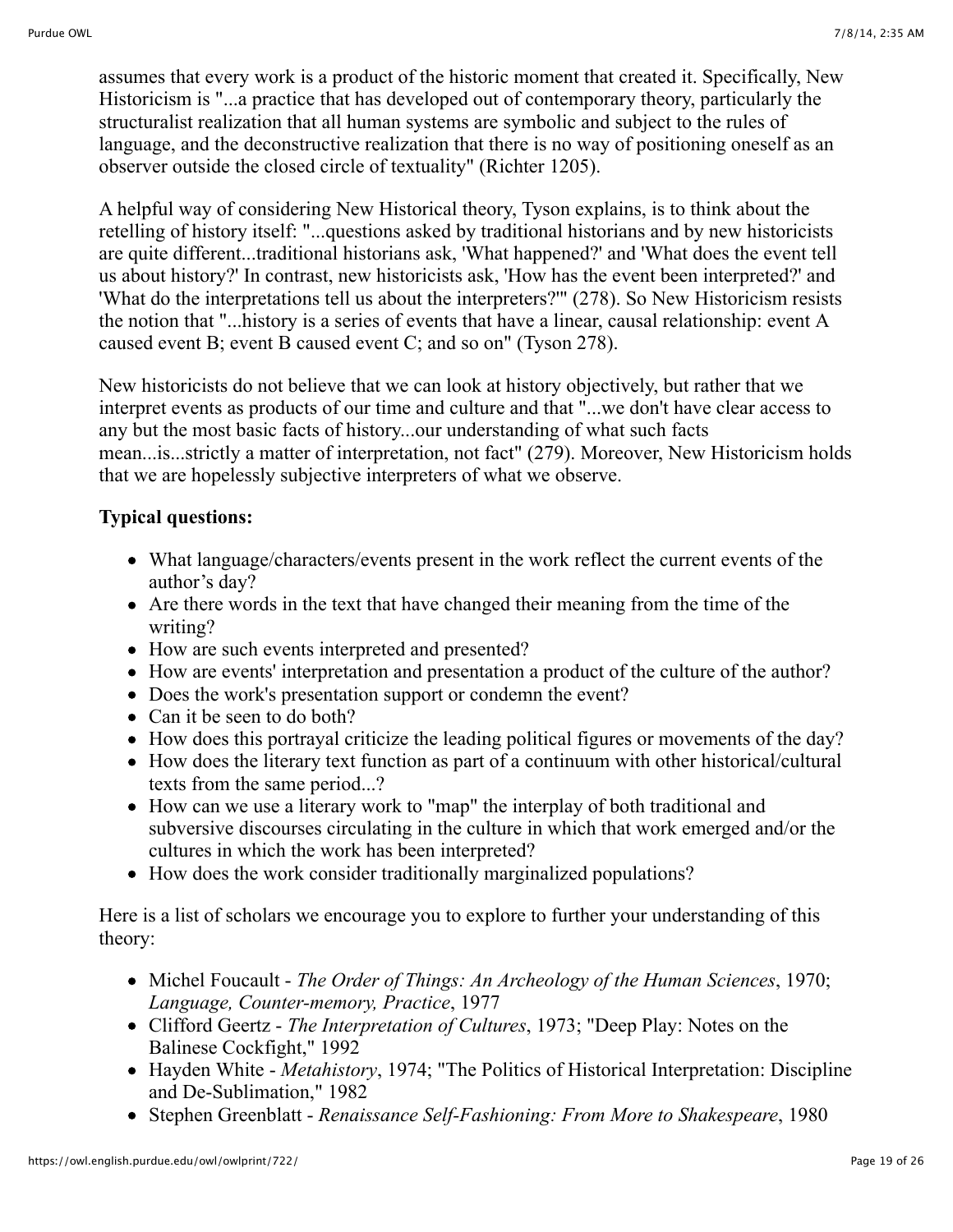Pierre Bourdieu - *Outline of a Theory of Practice*, 1977; *Homo Academicus*, 1984; *The Field of Cultural Production*, 1993

**Contributors:**Allen Brizee, J. Case Tompkins. **Summary:**

This resource will help you begin the process of understanding literary theory and schools of criticism and how they are used in the academy.

# **Post-Colonial Criticism (1990s-present)**

## **History is Written by the Victors**

Post-colonial criticism is similar to cultural studies, but it assumes a unique perspective on literature and politics that warrants a separate discussion. Specifically, post-colonial critics are concerned with literature produced by colonial powers and works produced by those who were/are colonized. Post-colonial theory looks at issues of power, economics, politics, religion, and culture and how these elements work in relation to colonial hegemony (western colonizers controlling the colonized).

Therefore, a post-colonial critic might be interested in works such as Daniel Defoe's Robinson Crusoe where colonial "...ideology [is] manifest in Crusoe's colonialist attitude toward the land upon which he's shipwrecked and toward the black man he 'colonizes' and names Friday" (Tyson 377). In addition, post-colonial theory might point out that "...despite Heart of Darkness's (Joseph Conrad) obvious anti-colonist agenda, the novel points to the colonized population as the standard of savagery to which Europeans are contrasted" (Tyson 375). Postcolonial criticism also takes the form of literature composed by authors that critique Eurocentric hegemony.

### **A Unique Perspective on Empire**

Seminal post-colonial writers such as Nigerian author Chinua Achebe and Kenyan author Ngugi wa Thiong'o have written a number of stories recounting the suffering of colonized people. For example, in *Things Fall Apart*, Achebe details the strife and devastation that occurred when British colonists began moving inland from the Nigerian coast.

Rather than glorifying the exploratory nature of European colonists as they expanded their sphere of influence, Achebe narrates the destructive events that led to the death and enslavement of thousands of Nigerians when the British imposed their Imperial government. In turn, Achebe points out the negative effects (and shifting ideas of identity and culture) caused by the imposition of western religion and economics on Nigerians during colonial rule.

### **Power, Hegemony, and Literature**

Post-colonial criticism also questions the role of the western literary canon and western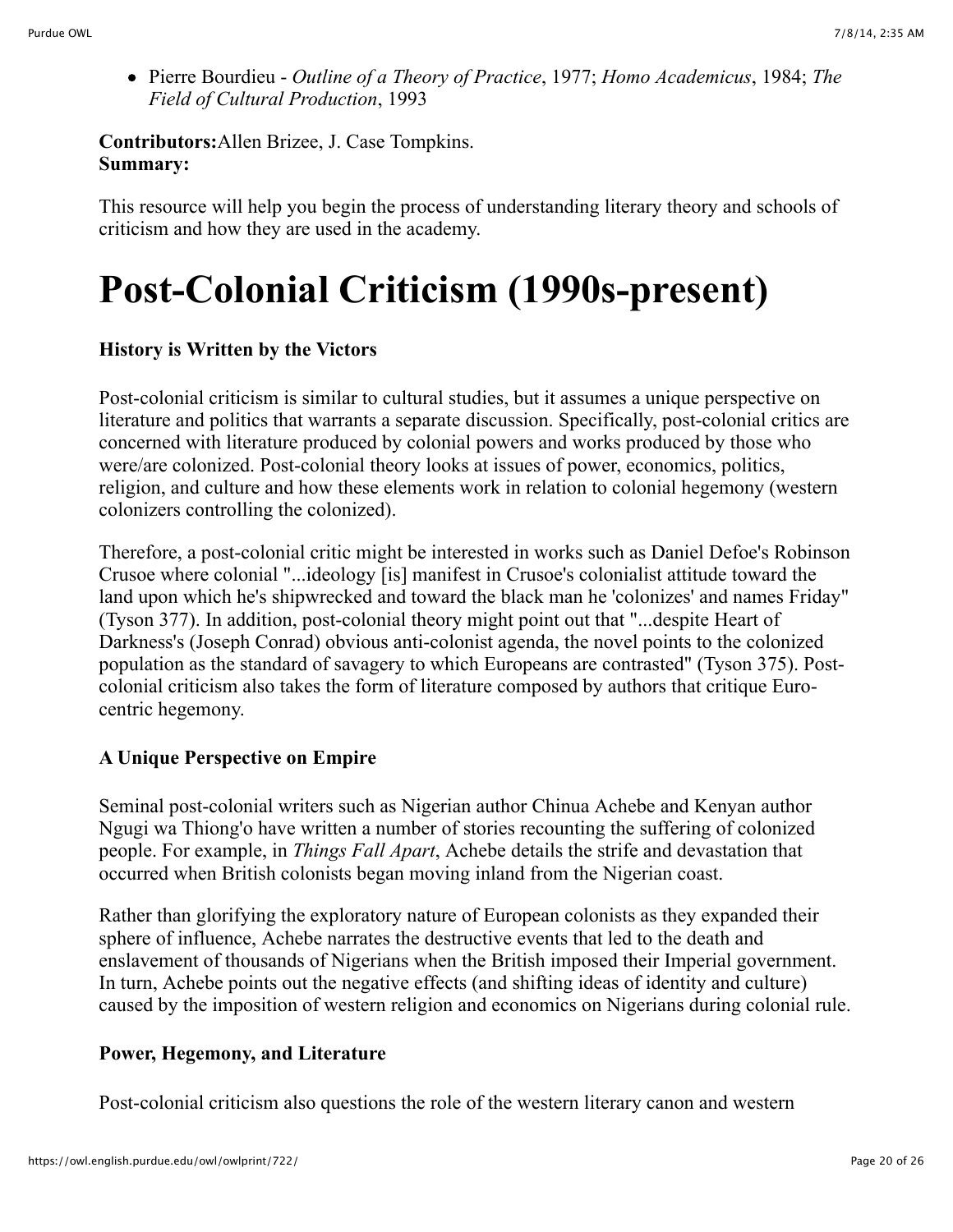history as dominant forms of knowledge making. The terms "first-world," "second world," "third world" and "fourth world" nations are critiqued by post-colonial critics because they reinforce the dominant positions of western cultures populating first world status. This critique includes the literary canon and histories written from the perspective of first-world cultures. So, for example, a post-colonial critic might question the works included in "the canon" because the canon does not contain works by authors outside western culture.

Moreover, the authors included in the canon often reinforce colonial hegemonic ideology, such as Joseph Conrad's *Heart of Darkness*. Western critics might consider Heart of Darkness an effective critique of colonial behavior. But post-colonial theorists and authors might disagree with this perspective: "...as Chinua Achebe observes, the novel's condemnation of European is based on a definition of Africans as savages: beneath their veneer of civilization, the Europeans are, the novel tells us, as barbaric as the Africans. And indeed, Achebe notes, the novel portrays Africans as a pre-historic mass of frenzied, howling, incomprehensible barbarians..." (Tyson 374-375).

### **Typical questions:**

- How does the literary text, explicitly or allegorically, represent various aspects of colonial oppression?
- What does the text reveal about the problematics of post-colonial identity, including the relationship between personal and cultural identity and such issues as double consciousness and hybridity?
- What person(s) or groups does the work identify as "other" or stranger? How are such persons/groups described and treated?
- What does the text reveal about the politics and/or psychology of anti-colonialist resistance?
- What does the text reveal about the operations of cultural difference the ways in which race, religion, class, gender, sexual orientation, cultural beliefs, and customs combine to form individual identity - in shaping our perceptions of ourselves, others, and the world in which we live?
- How does the text respond to or comment upon the characters, themes, or assumptions of a canonized (colonialist) work?
- Are there meaningful similarities among the literatures of different post-colonial populations?
- How does a literary text in the Western canon reinforce or undermine colonialist ideology through its representation of colonialization and/or its inappropriate silence about colonized peoples? (Tyson 378-379)

Here is a list of scholars we encourage you to explore to further your understanding of this theory:

#### Criticism

- Edward Said *Orientalism*, 1978; *Culture and Imperialism*, 1994
- Kamau Braithwaite *The History of the Voice*, 1979
- Gayatri Spivak *In Other Worlds: Essays in Cultural Politics*, 1987
- Dominick LaCapra *The Bounds of Race: Perspectives on Hegemony and Resistance*,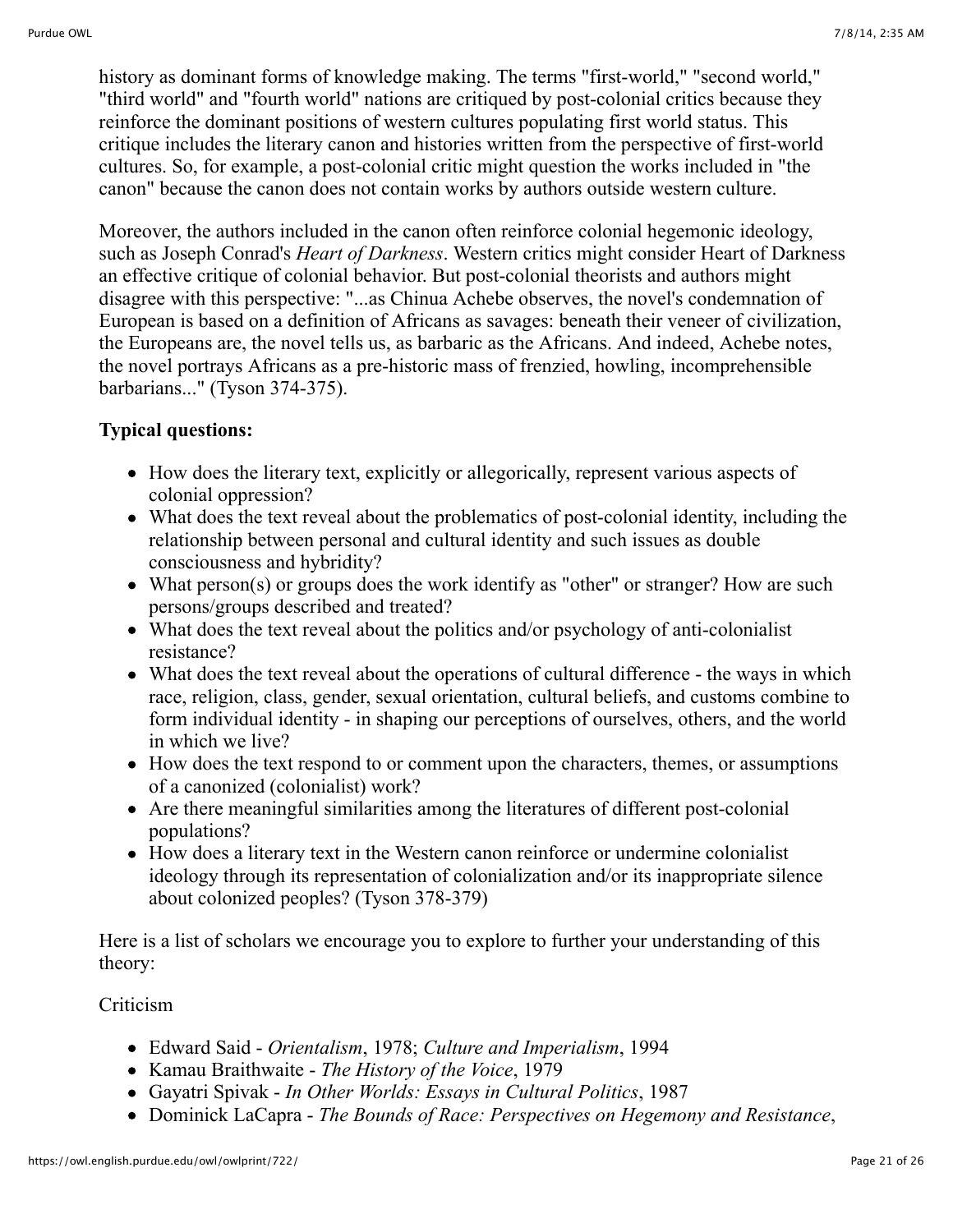1991

Homi Bhabha - *The Location of Culture*, 1994

Literature and non-fiction

- Chinua Achebe *Things Fall Apart*, 1958
- Ngugi wa Thiong'o *The River Between*, 1965
- Sembene Ousman *God's Bits of Wood*, 1962
- Ruth Prawer Jhabvala *Heat and Dust*, 1975
- Buchi Emecheta *The Joys of Motherhood*, 1979
- Keri Hulme *The Bone People*, 1983
- Robertson Davies *What's Bred in the Bone*, 1985
- Kazuo Ishiguro *The Remains of the Day*, 1988
- Bharati Mukherjee *Jasmine*, 1989
- Jill Ker Conway *The Road from Coorain*, 1989
- Helena Norberg-Hodge *Ancient Futures: Learning from Ladakh*, 1991
- Michael Ondaatje *The English Patient*, 1992
- Gita Mehta *A River Sutra*, 1993
- Arundhati Roy *The God of Small Things*, 1997
- Patrick Chamoiseau *Texaco*, 1997

**Contributors:**Allen Brizee, J. Case Tompkins. **Summary:**

This resource will help you begin the process of understanding literary theory and schools of criticism and how they are used in the academy.

# **Feminist Criticism (1960s-present)**

#### **S/he**

Feminist criticism is concerned with "...the ways in which literature (and other cultural productions) reinforce or undermine the economic, political, social, and psychological oppression of women" (Tyson). This school of theory looks at how aspects of our culture are inherently patriarchal (male dominated) and "...this critique strives to expose the explicit and implicit misogyny in male writing about women" (Richter 1346). This misogyny, Tyson reminds us, can extend into diverse areas of our culture: "Perhaps the most chilling example...is found in the world of modern medicine, where drugs prescribed for both sexes often have been tested on male subjects only" (83).

Feminist criticism is also concerned with less obvious forms of marginalization such as the exclusion of women writers from the traditional literary canon: "...unless the critical or historical point of view is feminist, there is a tendency to under-represent the contribution of women writers" (Tyson 82-83).

#### **Common Space in Feminist Theories**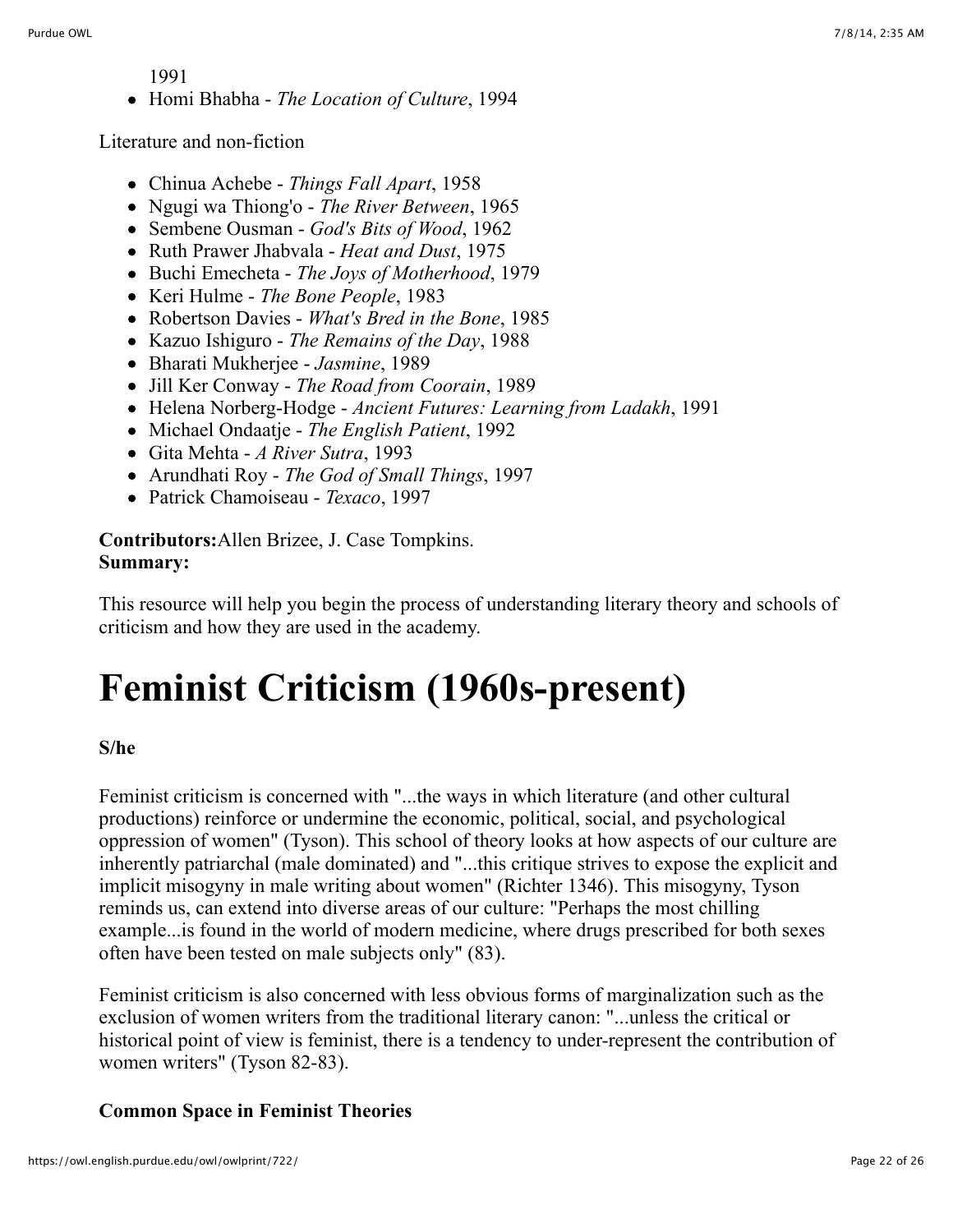Though a number of different approaches exist in feminist criticism, there exist some areas of commonality. This list is excerpted from Tyson:

- 1. Women are oppressed by patriarchy economically, politically, socially, and psychologically; patriarchal ideology is the primary means by which they are kept so
- 2. In every domain where patriarchy reigns, woman is other: she is marginalized, defined only by her difference from male norms and values
- 3. All of western (Anglo-European) civilization is deeply rooted in patriarchal ideology, for example, in the biblical portrayal of Eve as the origin of sin and death in the world
- 4. While biology determines our sex (male or female), culture determines our gender (masculine or feminine)
- 5. All feminist activity, including feminist theory and literary criticism, has as its ultimate goal to change the world by prompting gender equality
- 6. Gender issues play a part in every aspect of human production and experience, including the production and experience of literature, whether we are consciously aware of these issues or not (91).

Feminist criticism has, in many ways, followed what some theorists call the three waves of feminism:

- 1. **First Wave Feminism** late 1700s-early 1900's: writers like Mary Wollstonecraft (*A Vindication of the Rights of Women*, 1792) highlight the inequalities between the sexes. Activists like Susan B. Anthony and Victoria Woodhull contribute to the women's suffrage movement, which leads to National Universal Suffrage in 1920 with the passing of the Nineteenth Amendment
- 2. **Second Wave Feminism** early 1960s-late 1970s: building on more equal working conditions necessary in America during World War II, movements such as the National Organization for Women (NOW), formed in 1966, cohere feminist political activism. Writers like Simone de Beauvoir (*Le deuxième sexe*, 1972) and Elaine Showalter established the groundwork for the dissemination of feminist theories dove-tailed with the American Civil Rights movement
- 3. **Third Wave Feminism** early 1990s-present: resisting the perceived essentialist (over generalized, over simplified) ideologies and a white, heterosexual, middle class focus of second wave feminism, third wave feminism borrows from post-structural and contemporary gender and race theories (see below) to expand on marginalized populations' experiences. Writers like Alice Walker work to "...reconcile it [feminism] with the concerns of the black community...[and] the survival and wholeness of her people, men and women both, and for the promotion of dialog and community as well as for the valorization of women and of all the varieties of work women perform" (Tyson 97).

## **Typical questions:**

- How is the relationship between men and women portrayed?
- What are the power relationships between men and women (or characters assuming male/female roles)?
- How are male and female roles defined?
- What constitutes masculinity and femininity?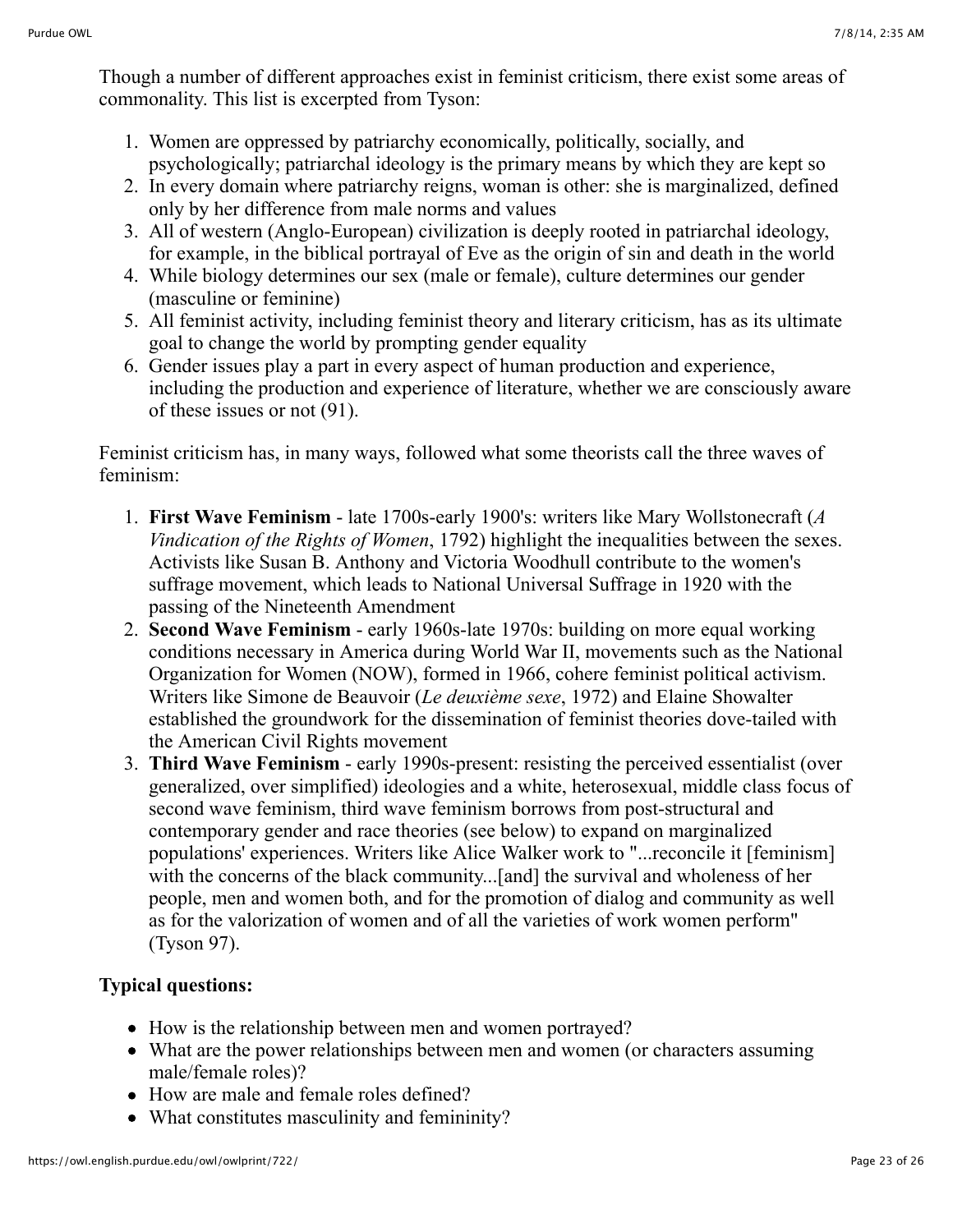- How do characters embody these traits?
- Do characters take on traits from opposite genders? How so? How does this change others' reactions to them?
- What does the work reveal about the operations (economically, politically, socially, or psychologically) of patriarchy?
- What does the work imply about the possibilities of sisterhood as a mode of resisting patriarchy?
- What does the work say about women's creativity?
- What does the history of the work's reception by the public and by the critics tell us about the operation of patriarchy?
- What role the work play in terms of women's literary history and literary tradition? (Tyson)

Here is a list of scholars we encourage you to explore to further your understanding of this theory:

- Mary Wollstonecraft *A Vindication of the Rights of Women*, 1792
- Simone de Beauvoir *Le deuxième sexe*, 1972
- Julia Kristeva *About Chinese Women*, 1977
- Elaine Showalter *A Literature of Their Own*, 1977; "Toward a Feminist Poetics," 1979
- Deborah E. McDowell "New Directions for Black Feminist Criticism," 1980
- Alice Walker *In Search of Our Mother's Gardens*, 1983
- Lillian S. Robinson "Treason out Text: Feminist Challenges to the Literary Canon," 1983
- Camile Paglia *Sexual Personae: The Androgyne in Literature and Art*, 1990

**Contributors:**Allen Brizee, J. Case Tompkins. **Summary:**

This resource will help you begin the process of understanding literary theory and schools of criticism and how they are used in the academy.

# **Gender Studies and Queer Theory (1970spresent)**

### **Gender(s), Power, and Marginalization**

Gender studies and queer theory explore issues of sexuality, power, and marginalized populations (woman as other) in literature and culture. Much of the work in gender studies and queer theory, while influenced by feminist criticism, emerges from post-structural interest in fragmented, de-centered knowledge building (Nietzsche, Derrida, Foucault), language (the breakdown of sign-signifier), and psychoanalysis (Lacan).

A primary concern in gender studies and queer theory is the manner in which gender and sexuality is discussed: "Effective as this work [feminism] was in changing what teachers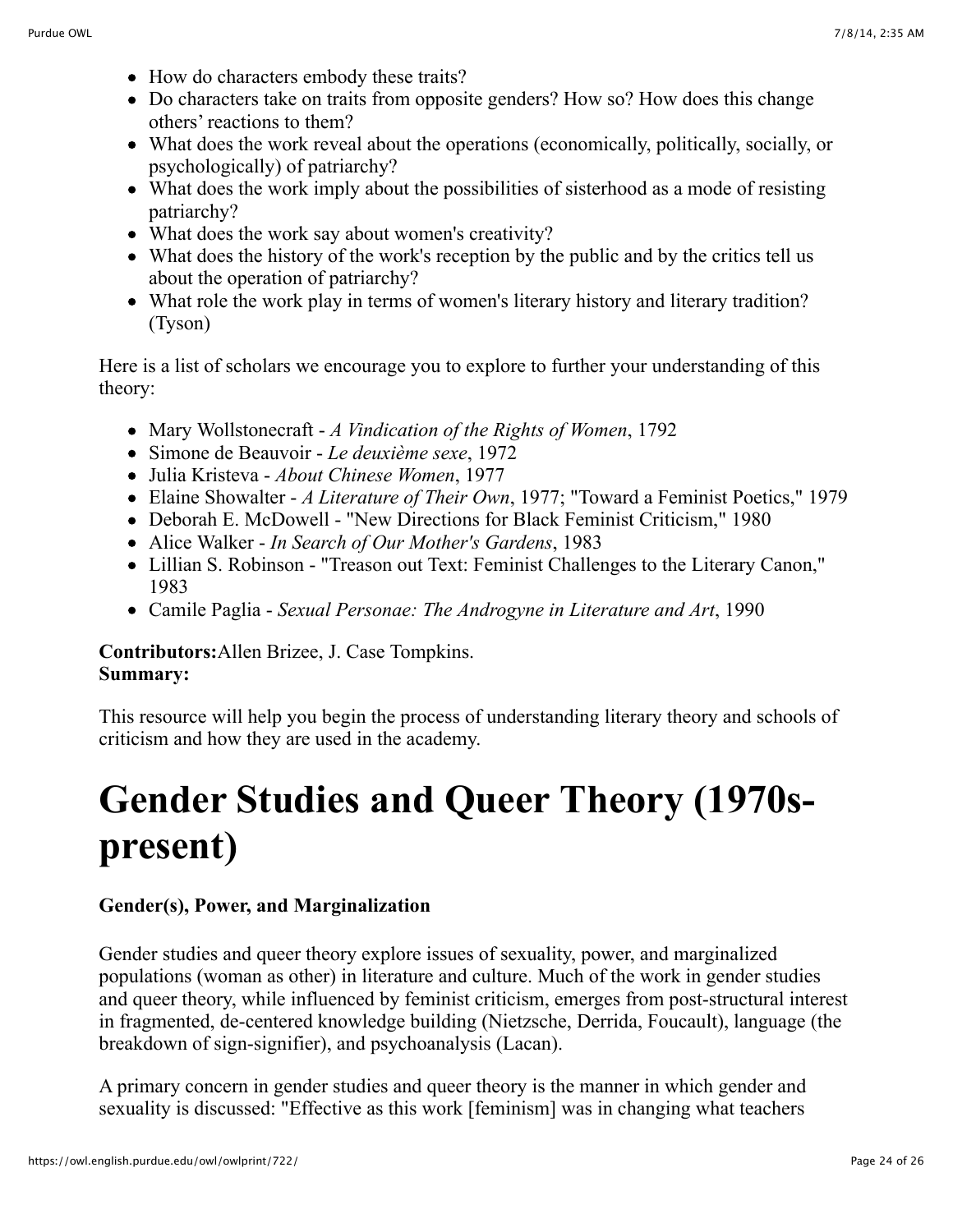taught and what the students read, there was a sense on the part of some feminist critics that...it was still the old game that was being played, when what it needed was a new game entirely. The argument posed was that in order to counter patriarchy, it was necessary not merely to think about new texts, but to think about them in radically new ways" (Richter 1432).

Therefore, a critic working in gender studies and queer theory might even be uncomfortable with the binary established by many feminist scholars between masculine and feminine: "Cixous (following Derrida in *Of Grammatology*) sets up a series of binary oppositions (active/passive, sun/moon...father/mother, logos/pathos). Each pair can be analyzed as a hierarchy in which the former term represents the positive and masculine and the latter the negative and feminine principle" (Richter 1433-1434).

#### **In-Betweens**

Many critics working with gender and queer theory are interested in the breakdown of binaries such as male and female, the in-betweens (also following Derrida's interstitial knowledge building). For example, gender studies and queer theory maintains that cultural definitions of sexuality and what it means to be male and female are in flux: "...the distinction between "masculine" and "feminine" activities and behavior is constantly changing, so that women who wear baseball caps and fatigues...can be perceived as more piquantly sexy by some heterosexual men than those women who wear white frocks and gloves and look down demurely" (Richter 1437).

Moreover, Richter reminds us that as we learn more about our genetic structure, the biology of male/female becomes increasingly complex and murky: "even the physical dualism of sexual genetic structures and bodily parts breaks down when one considers those instances - XXY syndromes, natural sexual bimorphisms, as well as surgical transsexuals - that defy attempts at binary classification" (1437).

#### **Typical questions:**

- What elements of the text can be perceived as being masculine (active, powerful) and feminine (passive, marginalized) and how do the characters support these traditional roles?
- What sort of support (if any) is given to elements or characters who question the masculine/feminine binary? What happens to those elements/characters?
- What elements in the text exist in the middle, between the perceived masculine/feminine binary? In other words, what elements exhibit traits of both (bisexual)?
- How does the author present the text? Is it a traditional narrative? Is it secure and forceful? Or is it more hesitant or even collaborative?
- What are the politics (ideological agendas) of specific gay, lesbian, or queer works, and how are those politics revealed in...the work's thematic content or portrayals of its characters?
- What are the poetics (literary devices and strategies) of a specific lesbian, gay, or queer works?